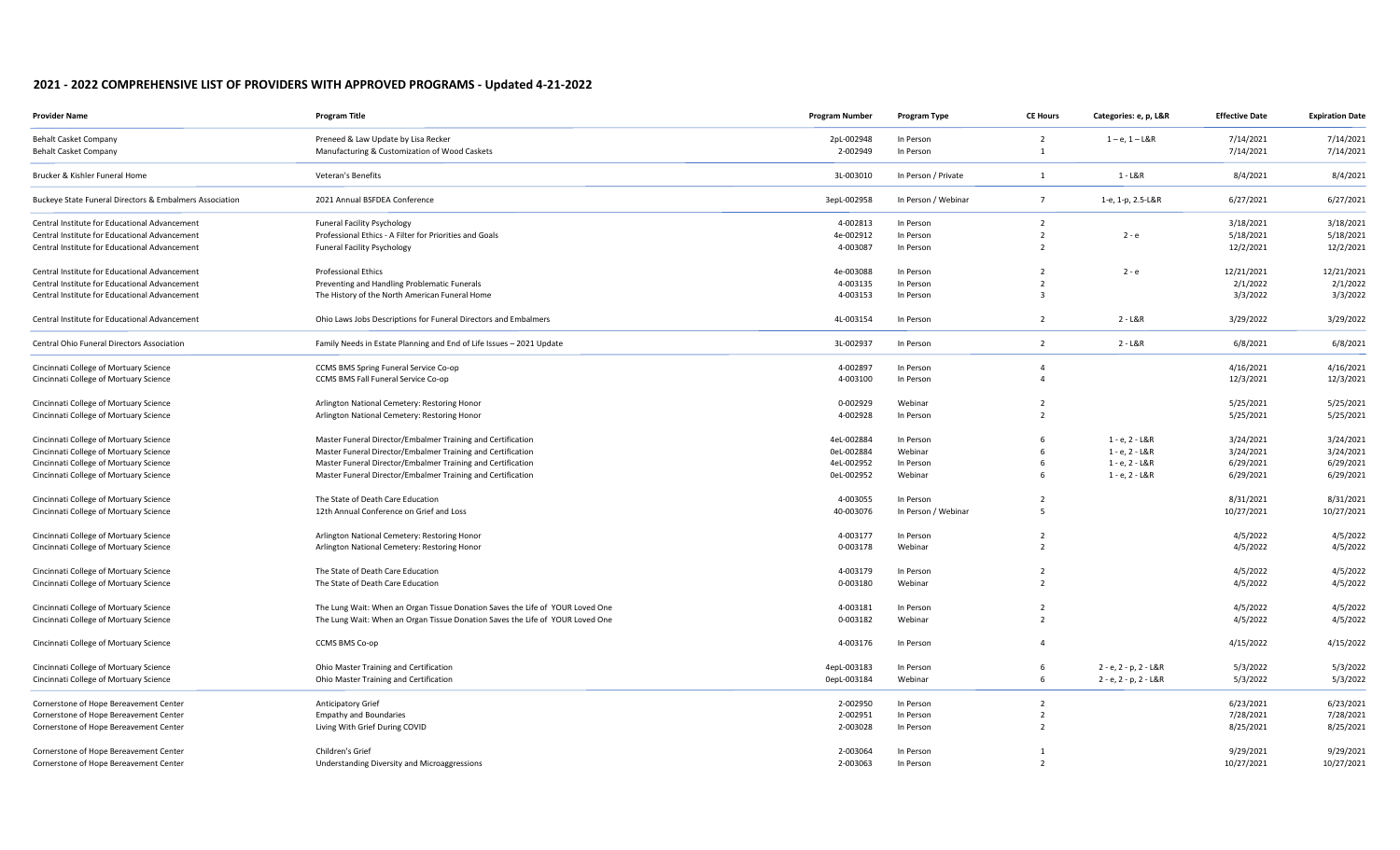| Cremation Association of North America        | CANA's Online Crematory Operations Certification Program                  | 0-002813  | Online           |                         |           | 1/1/2021   | 12/31/2022 |
|-----------------------------------------------|---------------------------------------------------------------------------|-----------|------------------|-------------------------|-----------|------------|------------|
| Cremation Association of North America        | <b>Cremation Arrangement Conference Best Practices</b>                    | 0-002816  | Online           | $\overline{2}$          |           | 1/1/2021   | 12/31/2022 |
| Cremation Association of North America        | Cremation and the Environment                                             | 0-002817  | Online           | $\overline{2}$          |           | 1/1/2021   | 12/31/2022 |
| Cremation Association of North America        | Phone Shoppers: Your Best First Impression                                | 0-002818  | Online           | $\overline{1}$          |           | 1/1/2021   | 12/31/2022 |
| Cremation Association of North America        | CANA's 103rd Cremation Innovation Convention                              | 6-002999  | In Person        |                         |           | 8/12/2021  | 8/13/2021  |
| Cremation Association of North America        | CANA's Crematory Operations Certification Program                         | 6-002814  | In Person        |                         |           | 2/10/2021  | 2/10/2021  |
| Cremation Association of North America        | CANA's Crematory Operations Certification Program                         | 6-002815  | In Person        |                         |           | 8/11/2021  | 8/11/2021  |
| Cremation Association of North America        | CANA's Crematory Operations Certification Program                         | 6-003000  | In Person        |                         |           | 9/15/2021  | 9/15/2021  |
| Cremation Association of North America        | CANA's Crematory Operations Certification Program                         | 6-003001  | In Person        | 8                       |           | 10/12/2021 | 10/12/2021 |
| Cremation Association of North America        | CANA's Crematory Operations Certification Program                         | 6-003002  | In Person        |                         |           | 11/5/2021  | 11/5/2021  |
| Cremation Association of North America        | CANA's Crematory Operations Certification Program (Whittier, CA)          | 6-003123  | In Person        |                         |           | 3/16/2022  | 3/16/2022  |
| Cremation Association of North America        | CANA's Crematory Operations Certification Program (Oak Brook Terrace, IL) | 6-003124  | In Person        | $\mathbf{R}$            |           | 6/8/2022   | 6/8/2022   |
| Cremation Association of North America        | CANA's Crematory Operations Certification Program (Atlanta, GA)           | 6-003125  | In Person        |                         |           | 8/17/2022  | 8/17/2022  |
| Cremation Association of North America        | CANA's Crematory Operations Certification Program (Buffalo, NY)           | 6-003126  | In Person        |                         |           | 10/4/2022  | 10/4/2022  |
| <b>Cremation Association of North America</b> | CANA's Crematory Operations Certification Program (Houston, TX)           | 6-003122  | In Person        | $\mathbf{R}$            |           | 11/4/2022  | 11/4/2022  |
| Cremation Association of North America        | 2022 CANA Symposium (Las Vegas, NV)                                       | 6-003114  | In Person        | $\overline{7}$          |           | 2/9/2022   | 2/11/2022  |
| Cremation Association of North America        | Aftercare: An Introduction                                                | 0-003188  | Online           | $\overline{2}$          |           | 3/16/2022  | 12/31/2022 |
| Cremation Association of North America        | Complying with the FTC Funeral Rule                                       | 0-003189  | Online           | $\mathbf{1}$            |           | 3/16/2022  | 12/31/2022 |
| Cremation Association of North America        | Presentation Without Preservation                                         | 0-003190  | Online           | $\overline{1}$          |           | 3/16/2022  | 12/31/2022 |
|                                               |                                                                           |           |                  |                         |           |            |            |
| Cremation Association of North America        | <b>Communication Skills Fundamentals</b>                                  | 0-003191  | Online           |                         |           | 3/16/2022  | 12/31/2022 |
| Cremation Association of North America        | <b>Ethics in Funeral Service</b>                                          | 0-003192  | Online           | $\overline{2}$          |           | 3/16/2022  | 12/31/2022 |
| Cremation Association of North America        | The Cremation Choice                                                      | 0-003193  | Online           | $\overline{z}$          |           | 3/16/2022  | 12/31/2022 |
| Cremation Association of North America        | Part 1: The Power of Presence: An Introduction                            | 0-003194  | Online           | $\overline{2}$          |           | 3/16/2022  | 12/31/2022 |
| Cremation Association of North America        | Part 2 : The Power of Presence                                            | 0-003195  | Webinar          | $\overline{1}$          |           | 3/16/2022  | 12/31/2022 |
| Cremation Association of North America        | Three Tools for Improving Your Business                                   | 0-003196  | Online           | 1                       |           | 3/16/2022  | 12/31/2022 |
| Cuyahoga Funeral Directors Association        | Medicaid, VA Benefits and Probate Updates                                 | 2L-002771 | In Person        | $\overline{3}$          | $3 - L&R$ | 4/26/2021  | 4/26/2021  |
| Elite Professional Education, LLC             | Marketing Within Your Community                                           | 0-002760  | Online           | $\overline{2}$          |           | 1/1/2021   | 12/31/2022 |
| Elite Professional Education, LLC             | It's Not Your Father's Funeral Home                                       | 0-002759  | Online           | $\overline{\mathbf{3}}$ |           | 1/1/2021   | 12/31/2022 |
| Elite Professional Education, LLC             | Infectious Disease Control for Funeral Directors and Embalmers            | 0-002758  | Online           | $\Delta$                |           | 1/1/2021   | 12/31/2022 |
| Elite Professional Education, LLC             | <b>Professional Ethics</b>                                                | 0e-002762 | Online           | $\overline{2}$          | $2 - e$   | 1/1/2021   | 12/31/2022 |
| Elite Professional Education, LLC             | OSHA and CDC Compliance for the Funeral Profession                        | OL-002761 | Online           | $\overline{1}$          | $1 - L&R$ | 1/1/2021   | 12/31/2022 |
| Elite Professional Education, LLC             | Coping With Difficult People and Situations                               | 0e-002757 | Online           | $\overline{2}$          | $2 - e$   | 1/1/2021   | 12/31/2022 |
| Elite Professional Education, LLC             | The Revised State of Ohio Funeral Laws and Rules                          | OL-002763 | Online           | $\overline{2}$          | $2 - L&R$ | 1/1/2021   | 12/31/2022 |
| Elite Professional Education, LLC             | <b>Advanced Funeral Planning</b>                                          | 0p-002756 | Online           | $\overline{4}$          | $4-p$     | 1/1/2021   | 12/31/2022 |
| Embalmers Association of Cleveland            | Function of Board of Embalmers and Funeral Directors                      | 2p-002905 | In Person        | $\overline{2}$          | $1 - p$   | 4/15/2021  | 4/15/2021  |
| <b>Embalmers Association of Cleveland</b>     | Restricted Cervical Injection and Cavity Treatment                        | 2-003073  | In Person        | $\overline{3}$          |           | 10/21/2021 | 10/21/2021 |
| <b>Embalmers Association of Cleveland</b>     | 2020 Lessons                                                              | 2-003098  | In Person        | $\overline{2}$          |           | 12/16/2021 | 12/16/2021 |
| <b>Embalmers Association of Cleveland</b>     | Children's Grief                                                          | 2-003116  | In Person        | $\overline{2}$          |           | 1/20/2022  | 1/20/2022  |
| <b>Embalmers Association of Cleveland</b>     | Current Trends in Drug Abuse Fatalities                                   | 2-003173  | In Person        | $\overline{2}$          |           | 4/7/2022   | 4/7/2022   |
| Final Transitions, LLC                        | Cultural Competency: Black Hair and Skin Care                             | 0-002871  | Webinar          | $\overline{4}$          |           | 3/1/2021   | 12/31/2022 |
| Final Transitions, LLC                        | Racism in Death Care                                                      | 0-002872  | Webinar / Online | 1.5                     |           | 3/1/2021   | 12/31/2022 |
| Final Transitions, LLC                        | Self Care for Death Care Professionals                                    | 0-002873  | Webinar / Online | 1.5                     |           | 3/1/2021   | 12/31/2022 |
|                                               |                                                                           |           |                  |                         |           |            |            |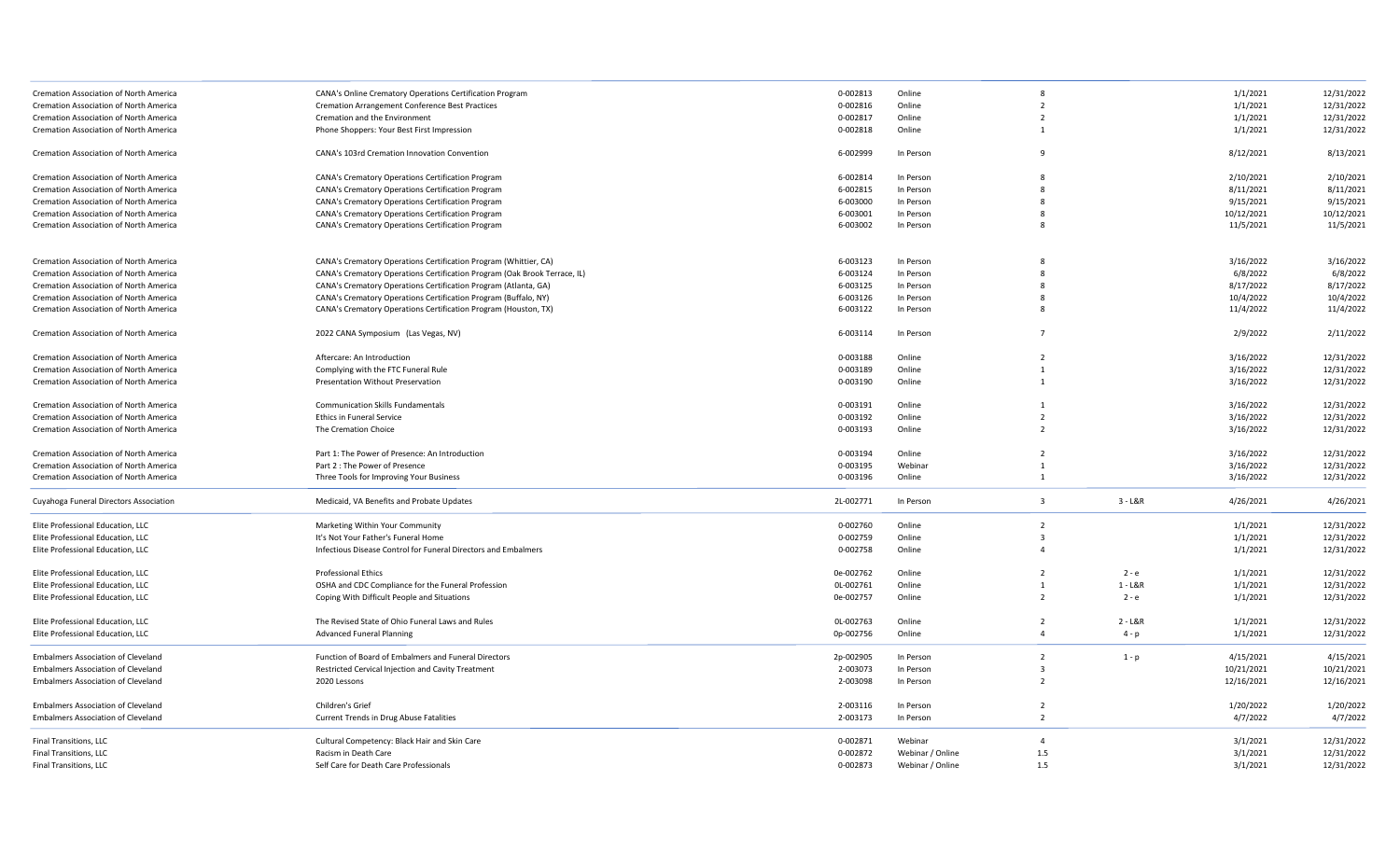| Frigid Fluid                                       | #EMBALMBETTER Conference 2022 (San Juan, Puerto Rico)          | 6-003232   | In Person | 6              |            | 6/8/2022   | 6/10/2022  |
|----------------------------------------------------|----------------------------------------------------------------|------------|-----------|----------------|------------|------------|------------|
| Funeralcontinuingeducation.com                     | Burial with Military Honors - Best Practices                   | 0-002852   | Online    | $\overline{3}$ |            | 1/20/2021  | 12/31/2022 |
| Funeralcontinuingeducation.com                     | Complying with the FTC Funeral Rule                            | OL-002853  | Online    | $\overline{2}$ | $2 - L&R$  | 1/20/2021  | 12/31/2022 |
| Funeralcontinuingeducation.com                     | Ethics, Attitude and Customer Service                          | 0e-002854  | Online    | $\overline{3}$ | $1 - e$    | 1/20/2021  | 12/31/2022 |
| Funeralcontinuingeducation.com                     | Funeral Products and the Environment                           | 0-002855   | Online    | $\overline{2}$ |            | 1/20/2021  | 12/31/2022 |
| Funeralcontinuingeducation.com                     | Funerary Ethics and Best Practices                             | 0e-002856  | Online    | $\overline{3}$ | $1 - e$    | 1/20/2021  | 12/31/2022 |
| Funeralcontinuingeducation.com                     | Helping Parents Cope with Unexpected Death                     | 0-002857   | Online    | $\mathbf{1}$   |            | 1/20/2021  | 12/31/2022 |
| Funeralcontinuingeducation.com                     | Helping Parents Help Children Cope with Death                  | 0-002858   | Online    | 1              |            | 1/20/2021  | 12/31/2022 |
| Funeralcontinuingeducation.com                     | Limiting Exposure to HIV/AIDS                                  | 0-002859   | Online    | $\overline{2}$ |            | 1/20/2021  | 12/31/2022 |
| Funeralcontinuingeducation.com                     | Modern Funeral Customs                                         | 0-002860   | Online    | $\overline{1}$ |            | 1/20/2021  | 12/31/2022 |
| Funeralcontinuingeducation.com                     | OSHA Compliance for Funeral Homes                              | 0L-002861  | Online    | $\overline{2}$ | $2 - L&R$  | 1/20/2021  | 12/31/2022 |
| Funeralcontinuingeducation.com                     | Understanding Hospice and Palliative Care                      | 0-002862   | Online    | $\mathbf{1}$   |            | 1/20/2021  | 12/31/2022 |
| Funeralcontinuingeducation.com                     | Upselling Without Upsetting the Client                         | 0-002863   | Online    | $\overline{1}$ |            | 1/20/2021  | 12/31/2022 |
| Funeralcontinuingeducation.com                     | When Children Die: Guidance for the Final Arrangements         | 0-002864   | Online    |                |            | 1/20/2021  | 12/31/2022 |
| Funeralcontinuingeducation.com                     | Working with the Cemetery                                      | 0-002865   | Online    | $\mathbf{1}$   |            | 1/20/2021  | 12/31/2022 |
| Funeralcontinuingeducation.com                     | The Sociology of Death                                         | 0-002866   | Online    | $\overline{2}$ |            | 1/20/2021  | 12/31/2022 |
| Funeralcontinuingeducation.com                     | Restorative Art and Modern Techniques                          | 0-002867   | Online    | - 3            |            | 1/20/2021  | 12/31/2022 |
| Funeralcontinuingeducation.com                     | Perinatal Bereavement and Memorialization                      | 0-002868   | Online    | $\overline{2}$ |            | 1/20/2021  | 12/31/2022 |
| Funeralcontinuingeducation.com                     | Funeral Home and Heroin Overdose Training                      | 0-002869   | Online    | $\overline{2}$ |            | 1/20/2021  | 12/31/2022 |
| Funeralcontinuingeducation.com                     | Preneed in Funeral Services                                    | 0p-002870  | Online    | $\overline{2}$ | $2 - p$    | 1/1202021  | 12/31/2022 |
| Funeral Directors Association of Kentucky          | <b>GPL Reconstruction</b>                                      | 6-002941   | In Person | $\overline{2}$ |            | 6/8/2021   | 6/8/2021   |
| Funeral Directors Association of Kentucky          | iFunerals, AND Signatures, Witnesses, and Notaries             | 6-002942   | In Person | $\overline{2}$ |            | 6/8/2021   | 6/8/2021   |
| Funeral Directors Association of Kentucky          | Through the Portal: KY Board New Online Services               | 6-002943   | In Person | $\mathbf{1}$   |            | 6/9/2021   | 6/9/2021   |
| Funeral Directors Association of Kentucky          | Why FDs Must be the Grief Experts in Their Communities         | 6-002944   | In Person | 1              |            | 6/9/2021   | 6/9/2021   |
| Funeral Directors Association of Kentucky          | 4 Big Changes in Grief Counseling                              | 6-002945   | In Person | $\overline{2}$ |            | 6/9/2021   | 6/9/2021   |
| Funeral Directors Association of Kentucky          | FTC Funeral Rule: Are Changes on the Horizon?                  | 6L-003033  | In Person | $\mathbf{1}$   | 1-L&R      | 10/26/2021 | 10/26/2021 |
| Funeral Directors Association of Kentucky          | FTC Funeral Rule: Are Changes on the Horizon?                  | 6L-003036  | In Person | $\overline{1}$ | $1-L&R$    | 10/27/2021 | 10/27/2021 |
| Funeral Directors Association of Kentucky          | FTC Funeral Rule: Are Changes on the Horizon?                  | 6L-003039  | In Person | $\mathbf{1}$   | 1-L&R      | 11/3/2021  | 11/3/2021  |
| Funeral Directors Association of Kentucky          | FTC Funeral Rule: Are Changes on the Horizon?                  | 6L-003042  | In Person | $\overline{1}$ | 1-L&R      | 11/4/2021  | 11/4/2021  |
| Funeral Directors Association of Kentucky          | OSHA Enforcement: Method to the Madness                        | 6L-003034  | In Person | 1              | $1-L&R$    | 10/26/2021 | 10/26/2021 |
| Funeral Directors Association of Kentucky          | OSHA Enforcement: Method to the Madness                        | 6L-003037  | In Person |                | 1-L&R      | 10/27/2021 | 10/27/2021 |
| Funeral Directors Association of Kentucky          | OSHA Enforcement: Method to the Madness                        | 6L-003040  | In Person | $\mathbf{1}$   | 1-L&R      | 11/3/2021  | 11/3/2021  |
| Funeral Directors Association of Kentucky          | OSHA Enforcement: Method to the Madness                        | 6L-003043  | In Person | $\overline{1}$ | 1-L&R      | 11/4/2021  | 11/4/2021  |
| Funeral Directors Association of Kentucky          | OSHA On Target: Hitting the Bullseye With Workplace Safety     | 6L-003032  | In Person | $\overline{2}$ | 2-L&R      | 10/26/2021 | 10/26/2021 |
| Funeral Directors Association of Kentucky          | OSHA On Target: Hitting the Bullseye With Workplace Safety     | 6L-003035  | In Person | $\overline{2}$ | $2-L&R$    | 10/27/2021 | 10/27/2021 |
| Funeral Directors Association of Kentucky          | OSHA On Target: Hitting the Bullseye With Workplace Safety     | 6L-003038  | In Person | $\overline{2}$ | $2-L&R$    | 11/3/2021  | 11/3/2021  |
| Funeral Directors Association of Kentucky          | OSHA On Target: Hitting the Bullseye With Workplace Safety     | 6L-003041  | In Person | $\overline{2}$ | $2-L&R$    | 11/4/2021  | 11/4/2021  |
| Funeral Directors Association of Kentucky          | 2022 Mid-Winter Conference (Lexington, KY)                     | 6-003127   | In Person | 12             |            | 2/2/2022   | 2/3/2022   |
| Funeral Directors Association of Kentucky          | Current Legal Issues Facing Funeral Service Across the Country | OL-003214  | Webinar   | $\overline{2}$ | 2-L&R      | 4/20/2022  | 4/20/2022  |
| Funeral Directors Association of Kentucky          | Journey to Serve, and, Why Do We Have Funerals                 | 0-003215   | Webinar   | $\overline{2}$ |            | 4/20/2022  | 4/20/2022  |
| Funeral Directors Association of Northwestern Ohio | Good People Bad Choices / Prep Room Safety                     | 1eL-003049 | In Person | $\overline{2}$ | 1-e, 1-L&R | 9/20/2021  | 9/20/2021  |
| Funeral Directors Association of Northwestern Ohio | Graveside Burial Service                                       | 1-003060   | In Person | $\overline{2}$ |            | 10/18/2021 | 10/18/2021 |
| Funeral Directors Association of Northwestern Ohio | Tissue Recovery & The Funeral Director                         | 1-003115   | In Person | $\overline{2}$ |            | 1/17/2022  | 1/17/2022  |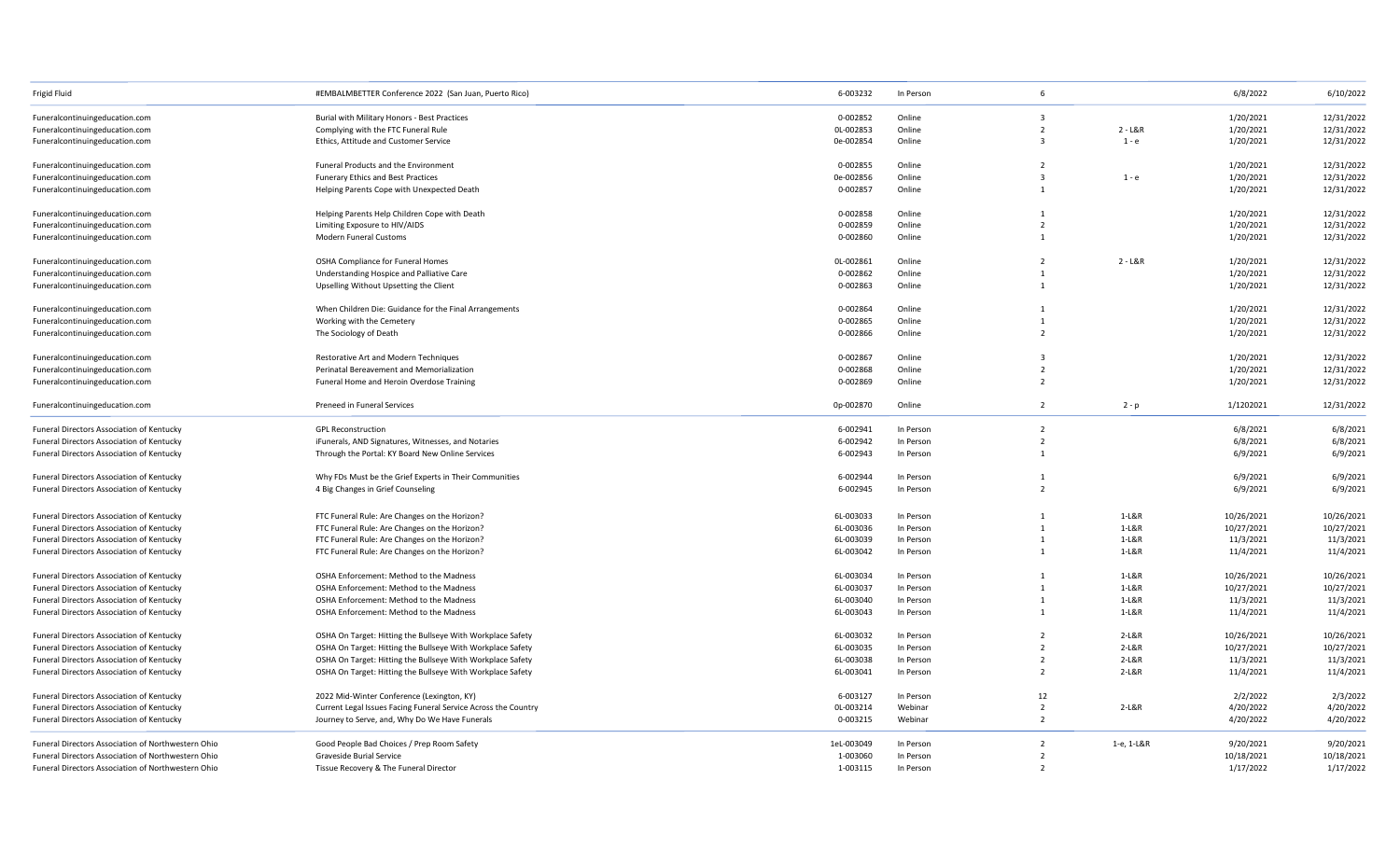| Funeral Directors Association of Northwestern Ohio | History of Probate Court and Estate Planning for Funeral Professionals                           | 1-003151   | In Person | $\overline{2}$ |         | 2/21/2022  | 2/21/2022  |
|----------------------------------------------------|--------------------------------------------------------------------------------------------------|------------|-----------|----------------|---------|------------|------------|
| Funeral Directors Association of Northwestern Ohio | Topics Facing Northwest Ohio Funeral Service                                                     | 1-003152   | In Person | $\overline{2}$ |         | 3/21/2022  | 3/21/2022  |
| Funeral Directors Association of Northwestern Ohio | Nursing Honor Guard and Toledo Blade Update                                                      | 1-003170   | In Person | $\overline{2}$ |         | 4/18/2022  | 4/18/2022  |
| Funeral Directors Association of Northwestern Ohio | Digital Obituary Database NW Ohio                                                                | 1-003230   | In Person | $\overline{2}$ |         | 5/16/2022  | 5/16/2022  |
| Funeral Directors Life Insurance Company           | Meeting the Needs of Today's Funeral Consumer / Decreasing Customer Loyalty                      | 4p-002956  | In Person | $\overline{3}$ | $3-p$   | 6/16/2021  | 6/16/2021  |
| Funeral Directors Life Insurance Company           | Meeting the Needs of Today's Funeral Consumer                                                    | 3p-003029  | In Person | $\overline{2}$ | $2 - p$ | 9/21/2021  | 9/21/2021  |
| Funeral Directors Life Insurance Company           | Meeting the Needs of Today's Funeral Consumer / Decreasing Customer Loyalty                      | 4p-003030  | In Person | $\overline{3}$ | $3 - p$ | 10/14/2021 | 10/14/2021 |
| Funeral Directors Life Insurance Company           | Meeting the Needs of Today's Funeral Consumer                                                    | 4p-003083  | In Person | $\overline{2}$ | $2 - p$ | 11/3/2021  | 11/3/2021  |
| Funeral Directors Life Insurance Company           | The Power of One                                                                                 | 0-003061   | Webinar   | 1.5            |         | 9/21/2021  | 9/21/2021  |
| Funeral Directors Life Insurance Company           | The Heart Led Leader                                                                             | 0-003062   | Webinar   | $1.5\,$        |         | 9/22/2021  | 9/22/2021  |
| Funeral Directors Life Insurance Company           | Meeting the Needs of Today's Funeral Consumer (Copley, OH)                                       | 2p-003165  | In Person | $\overline{2}$ | $2 - p$ | 2/23/2022  | 2/23/2022  |
| Funeral Directors Life Insurance Company           | They "WHY" of Funerals (Sagamore Hills, OH)                                                      | 2-003141   | In Person | $\overline{4}$ |         | 3/3/2022   | 3/3/2022   |
| Funeral Directors Life Insurance Company           | Improving Cash Flow (Kettering, OH)                                                              | 4p-003144  | In Person | $\mathbf{1}$   | $1-p$   | 3/9/2022   | 3/9/2022   |
| Funeral Directors Life Insurance Company           | Meeting the Needs of Today's Funeral Consumer with Technology (Kettering, OH)                    | 4p-003145  | In Person | $\mathbf{1}$   | $1-p$   | 3/9/2022   | 3/9/2022   |
| Funeral Directors Life Insurance Company           | Improving Cash Flow (Napoleon, OH)                                                               | 1p-003142  | In Person | $\overline{1}$ | $1-p$   | 3/15/2022  | 3/15/2022  |
| Funeral Directors Life Insurance Company           | Meeting the Needs of Today's Funeral Consumer with Technology (Napoleon, OH)                     | 1p-003143  | In Person | $\overline{1}$ | $1-p$   | 3/15/2022  | 3/15/2022  |
| Funeral Directors Life Insurance Company           | Meeting the Needs of Today's Funeral Consumer With Technology (Milford, OH)                      | 4p-003207  | In Person | $\mathbf{1}$   | $1-p$   | 4/27/2022  | 4/27/2022  |
| Funeral Directors Life Insurance Company           | Improving Cash Flow (Milford, OH)                                                                | 4p-003208  | In Person | $\mathbf{1}$   | $1-p$   | 4/27/2022  | 4/27/2022  |
| Funeral Directors Life Insurance Company           | How Ethics is Impacting Today's Business (Milford, OH)                                           | 4e-003209  | In Person | $\overline{1}$ | $1 - e$ | 4/27/2022  | 4/27/2022  |
| Funeral Directors Life Insurance Company           | Meeting the Needs of Today's Funeral Consumer With Technology (Waverly, OH)                      | 4p-003210  | In Person | $\mathbf{1}$   | $1-p$   | 4/28/2022  | 4/28/2022  |
| Funeral Directors Life Insurance Company           | Improving Cash Flow (Waverly, OH)                                                                | 4p-003211  | In Person | $\mathbf{1}$   | $1 - p$ | 4/28/2022  | 4/28/2022  |
| Funeral Directors Life Insurance Company           | How Ethics is Impacting Today's Business (Waverly, OH)                                           | 4e-003212  | In Person | 1              | $1 - e$ | 4/28/2022  | 4/28/2022  |
| Funeral Directors Life Insurance Company           | Improving Cash Flow, and, Meeting the Needs of Today's Consumer with Technology (Middletown, OH) | 4p-003228  | In Person | $\overline{2}$ | $2 - p$ | 5/10/2022  | 5/10/2022  |
|                                                    |                                                                                                  |            |           |                |         |            |            |
| Funeral Directors Life Insurance Company           | Improving Cash Flow, and, Meeting the Needs of Today's Consumer with Technology (Findlay, OH)    | 1p-003227a | In Person | $\overline{2}$ | $2 - p$ | 5/11/2022  | 5/11/2022  |
| Funeral Directors Life Insurance Company           | Why Do We Have Funerals, and, What Makes a Healing Funeral (Findlay, OH)                         | 1p-003227b | In Person | $\overline{2}$ | $2 - p$ | 5/11/2022  | 5/11/2022  |
| Genesis Hospice Care                               | Ending Life by Suicide                                                                           | 5e-003074  | In Person | $\mathbf{1}$   | $1 - e$ | 11/4/2021  | 11/4/2021  |
| <b>Graystone Associates</b>                        | <b>Cremation Intensive</b>                                                                       | 4-002954   | In Person | $\overline{7}$ |         | 6/30/2021  | 6/30/2021  |
| <b>Graystone Associates</b>                        | <b>Cremation Intensive</b>                                                                       | 3-002935   | In Person | $\overline{7}$ |         | 7/8/2021   | 7/8/2021   |
| Graystone Associates                               | Funeral Director Skills: Module One                                                              | 2-002992   | In Person | $\overline{7}$ |         | 5/13/2021  | 5/13/2021  |
| Graystone Associates                               | Funeral Director Skills: Module One                                                              | 4-002933   | In Person | $\overline{7}$ |         | 5/26/2021  | 5/26/2021  |
| <b>Graystone Associates</b>                        | Funeral Director Skills: Module One                                                              | 2-002953   | In Person | $\overline{7}$ |         | 6/23/2021  | 6/23/2021  |
| <b>Graystone Associates</b>                        | Funeral Director Skills: Module One (Toledo, OH)                                                 | 1-003159   | In Person | $\overline{7}$ |         | 3/7/2022   | 3/7/2022   |
| <b>Graystone Associates</b>                        | Funeral Director Skills: Module One (Cincinnati, OH)                                             | 4-003163   | In Person | $\overline{7}$ |         | 3/10/2022  | 3/10/2022  |
| Graystone Associates                               | Funeral Director Skills: Module Two                                                              | 4-002934   | In Person | $\overline{7}$ |         | 5/27/2021  | 5/27/2021  |
| <b>Graystone Associates</b>                        | Funeral Director Skills: Module Two                                                              | 2-003012   | In Person | $\overline{7}$ |         | 8/4/2021   | 8/4/2021   |
| <b>Graystone Associates</b>                        | Funeral Director Skills: Module Two                                                              | 4-003090   | In Person | $\overline{7}$ |         | 11/10/2021 | 11/10/2021 |
| Graystone Associates                               | Funeral Director Skills: Module Two (Toledo, OH)                                                 | 1-003160   | In Person | $\overline{7}$ |         | 4/4/2022   | 4/4/2022   |
| Graystone Associates                               | Funeral Director Skills: Module Two (Cincinnati, OH)                                             | 4-003164   | In Person | $\overline{7}$ |         | 3/11/2022  | 3/11/2022  |
| <b>Graystone Associates</b>                        | <b>Intentional Conversation</b>                                                                  | 4-002955   | In Person | $\overline{7}$ |         | 7/14/2021  | 7/14/2021  |
| Graystone Associates                               | <b>Intentional Conversation</b>                                                                  | 4-003013   | In Person | $\overline{7}$ |         | 8/11/2021  | 8/11/2021  |
|                                                    |                                                                                                  |            |           |                |         |            |            |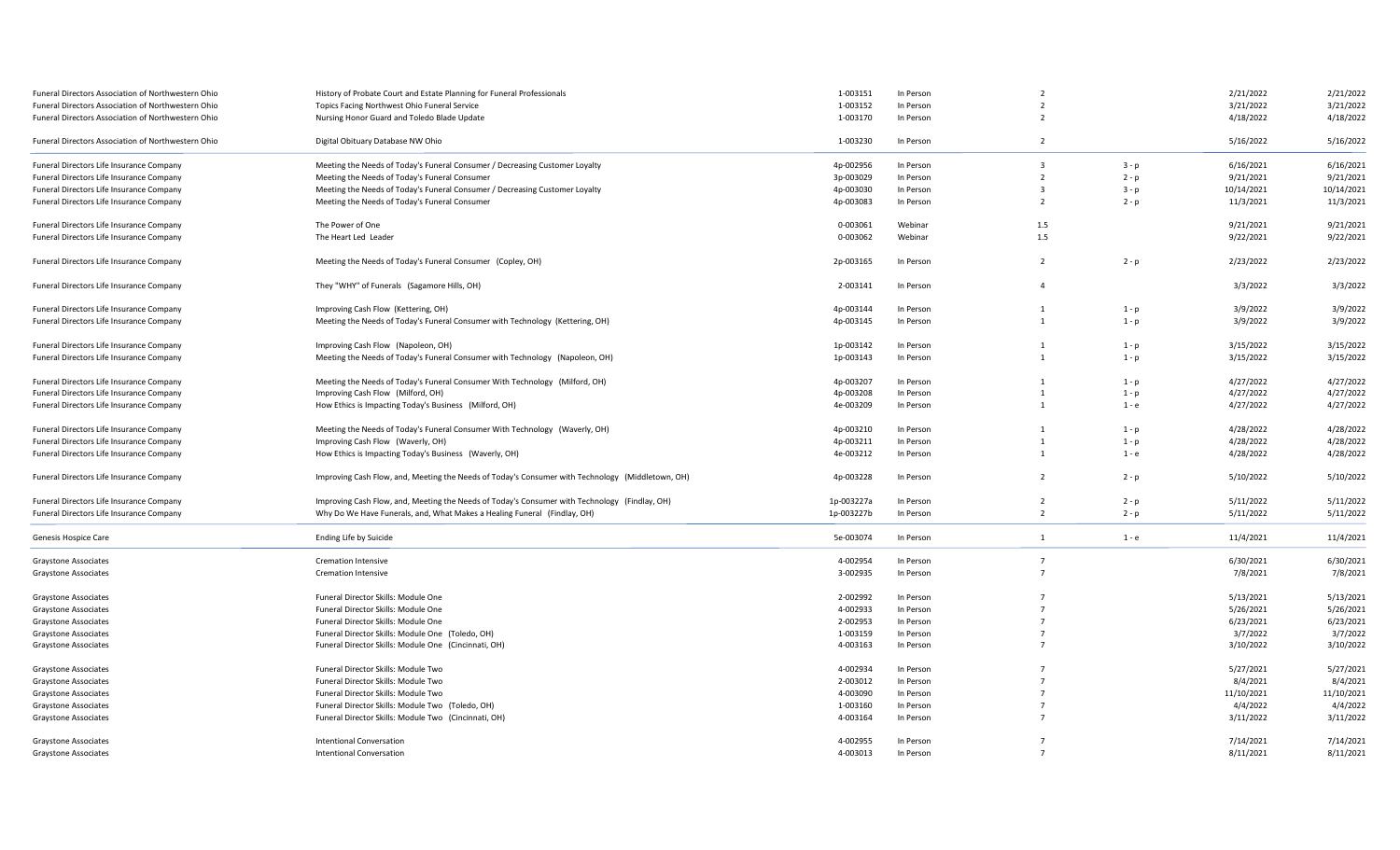| Graystone Associates                                      | <b>Interpersonal Skills</b>                                                         | 4-002931  | In Person |                         |               | 5/24/2021  | 5/24/2021  |
|-----------------------------------------------------------|-------------------------------------------------------------------------------------|-----------|-----------|-------------------------|---------------|------------|------------|
| Graystone Associates                                      | Interpersonal Skills (Toledo, OH)                                                   | 1-003157  | In Person | $\overline{7}$          |               | 2/21/2022  | 2/21/2022  |
| Graystone Associates                                      | Interpersonal Skills (Cincinnati, OH)                                               | 4-003161  | In Person | $\overline{7}$          |               | 3/8/2022   | 3/8/2022   |
| Graystone Associates                                      | Other People's Funerals                                                             | 1-003014  | In Person | $\overline{7}$          |               | 8/18/2021  | 8/18/2021  |
| Graystone Associates                                      | <b>Telephone Skills</b>                                                             | 2-002991  | In Person | $\overline{7}$          |               | 3/19/2021  | 3/19/2021  |
| <b>Graystone Associates</b>                               | <b>Telephone Skills</b>                                                             | 4-002932  | In Person | $\overline{7}$          |               | 5/25/2021  | 5/25/2021  |
| Graystone Associates                                      | <b>Telephone Skills</b>                                                             | 4-003089  | In Person | $\overline{7}$          |               | 10/27/2021 | 10/27/2021 |
| Graystone Associates                                      | Telephone Skills (Toledo, OH)                                                       | 1-003158  | In Person | $\overline{7}$          |               | 2/28/2022  | 2/28/2022  |
| Graystone Associates                                      | Telephone Skills (Cincinnati, OH)                                                   | 4-003162  | In Person | $\overline{7}$          |               | 3/9/2022   | 3/9/2022   |
| Greater Cincinnati Funeral Service Assoc. - Dist 5        | Hamilton County Coronor: Death Investigations                                       | 4-003059  | In Person | $\overline{\mathbf{3}}$ |               | 10/19/2021 | 10/19/2021 |
| Homesteaders Life Company                                 | Ethical Leadership for Today's Insurance Agency                                     | 0e-002899 | Webinar   | $\overline{\mathbf{3}}$ | $3 - e$       | 4/12/2021  | 12/6/2021  |
| Homesteaders Life Company                                 | History of Preneed Insurance                                                        | 0p-002900 | Webinar   | $\overline{\mathbf{3}}$ | $3 - p$       | 4/13/2021  | 12/7/2021  |
| Homesteaders Life Company                                 | Insurance Fraud                                                                     | 0p-002901 | Webinar   | $\overline{\mathbf{3}}$ | $3 - p$       | 4/14/2021  | 12/8/2021  |
| Homesteaders Life Company                                 | Dynamics of Preneed Insurance                                                       | 0p-002902 | Webinar   | $\overline{\mathbf{3}}$ | $3 - p$       | 4/15/2021  | 12/9/2021  |
| Homesteaders Life Company                                 | Applying Ethics to Preneed Insurance                                                | 0e-003166 | Webinar   | $\overline{\mathbf{3}}$ | 3-е           | 4/4/2022   | 4/4/2022   |
| Homesteaders Life Company                                 | Cremation Planning with Preneed Insurance                                           | 0p-003167 | Webinar   | $\overline{3}$          | $3 - p$       | 4/5/2022   | 4/5/2022   |
| Homesteaders Life Company                                 | Continuous Improvement: Funeral Preneed Insurance and Arrangements                  | 0p-003168 | Webinar   | $\overline{3}$          | $3 - p$       | 4/6/2022   | 4/6/2022   |
| Homesteaders Life Company                                 | Preneed Insurance Consumer Trends and Funeral Planning                              | 0p-003169 | Webinar   | $\overline{\mathbf{3}}$ | $3 - p$       | 4/7/2022   | 4/7/2022   |
| Hospice of the Western Reserve                            | Grief and Loss During the Time of Covid                                             | 2-002921  | In Person | 1                       |               | 6/11/2021  | 6/11/2021  |
| International Cemetery, Cremation and Funeral Association | ICCFA 2021 Virtual DEAD Talks: Back to Better                                       | 0-002807  | Webinar   | 14.5                    |               | 1/11/2021  | 1/15/2021  |
| International Cemetery, Cremation and Funeral Association | 2021 ICCFA Virtual Seminar Series: Ceremony & Memorialization                       | 0-002851  | Webinar   | $\overline{4}$          |               | 2/4/2021   | 2/25/2021  |
| International Cemetery, Cremation and Funeral Association | 2021 ICCFA Virtual Annual Convention & Exposition                                   | OL-002911 | Webinar   | 15                      | $2.5 - L & R$ | 5/17/2021  | 5/21/2021  |
| International Cemetery, Cremation and Funeral Association | 2021 ICCFA College of 21st Century Services                                         | 6-002962  | In Person | 24.5                    |               | 7/23/2021  | 7/23/2021  |
| International Cemetery, Cremation and Funeral Association | 2021 ICCFA College of Cremation Services                                            | 6-002963  | In Person | 24.5                    |               | 7/23/2021  | 7/23/2021  |
| International Cemetery, Cremation and Funeral Association | 2021 ICCFA College of Funeral Home Management                                       | 6-002964  | In Person | 24.5                    |               | 7/23/2021  | 7/23/2021  |
| International Cemetery, Cremation and Funeral Association | 2021 ICCFA College of Hospitality and Customer Experience                           | 6-002965  | In Person | 24.5                    |               | 7/23/2021  | 7/23/2021  |
| International Cemetery, Cremation and Funeral Association | 2021 ICCFA College of Land Management and Grounds Operations                        | 6-002966  | In Person | 25.5                    |               | 7/23/2021  | 7/23/2021  |
| International Cemetery, Cremation and Funeral Association | 2021 ICCFA College of Leadership, Management and Administration                     | 6-002967  | In Person | 24.5                    |               | 7/23/2021  | 7/23/2021  |
| International Cemetery, Cremation and Funeral Association | 2021 ICCFA College of Sales and Marketing                                           | 6-002968  | In Person | 24.5                    |               | 7/23/2021  | 7/23/2021  |
| International Cemetery, Cremation and Funeral Association | 2021 ICCFA Fall Management and Leadership Conference                                | 6-003044  | In Person | 5                       |               | 9/14/2021  | 9/16/2021  |
| International Order of the Golden Rule                    | 2021 OGR Leadership Summit                                                          | 6-003048  | Webinar   | 4.5                     |               | 9/20/2021  | 9/21/2021  |
| International Order of the Golden Rule                    | 2022 OGR Annual Conference                                                          | 6-003216  | In Person | 8                       |               | 5/15/2022  | 5/17/2022  |
| Kates-Boylston Publications                               | <b>Funeral Future</b>                                                               | 6p-002809 | In Person | 5.5                     |               | 3/26/2021  | 3/26/2021  |
| Kates-Boylston Publications                               | <b>Technology Think Tank</b>                                                        | 6-002946  | In Person | 5.5                     |               | 9/9/2021   | 9/9/2021   |
| Kates-Boylston Publications                               | <b>Cremation Innovators Summit</b>                                                  | 6-002947  | In Person | 5.5                     |               | 9/10/2021  | 9/10/2021  |
| Kates-Boylston Publications                               | Funeral Service Business Plan Conference                                            | 6-003004  | In Person | 10                      |               | 12/1/2021  | 12/2/2021  |
| Kates-Boylston Publications                               | <b>Cremation Strategies Conference</b>                                              | 6-003003  | In Person | 5.5                     |               | 12/3/2021  | 12/3/2021  |
| Live Oak Bank                                             | How to Make a Profitable Business Decision                                          | 0-003104  | Webinar   | -1                      |               | 2/17/2022  | 2/17/2022  |
| Live Oak Bank                                             | How to Get More Calls in 2022                                                       | 0-003105  | Webinar   | 1                       |               | 3/17/2022  | 3/17/2022  |
| Live Oak Bank                                             | Communication Elevation: Strategies for Taking Your Communication to the Next Level | 0-003106  | Webinar   | $\mathbf{1}$            |               | 4/21/2022  | 4/21/2022  |
| Live Oak Bank                                             | HR in the Workplace: Boost Performance, Mitigate Risk & Build Your Brand            | 0-003107  | Webinar   | $\mathbf{1}$            |               | 5/19/2022  | 5/19/2022  |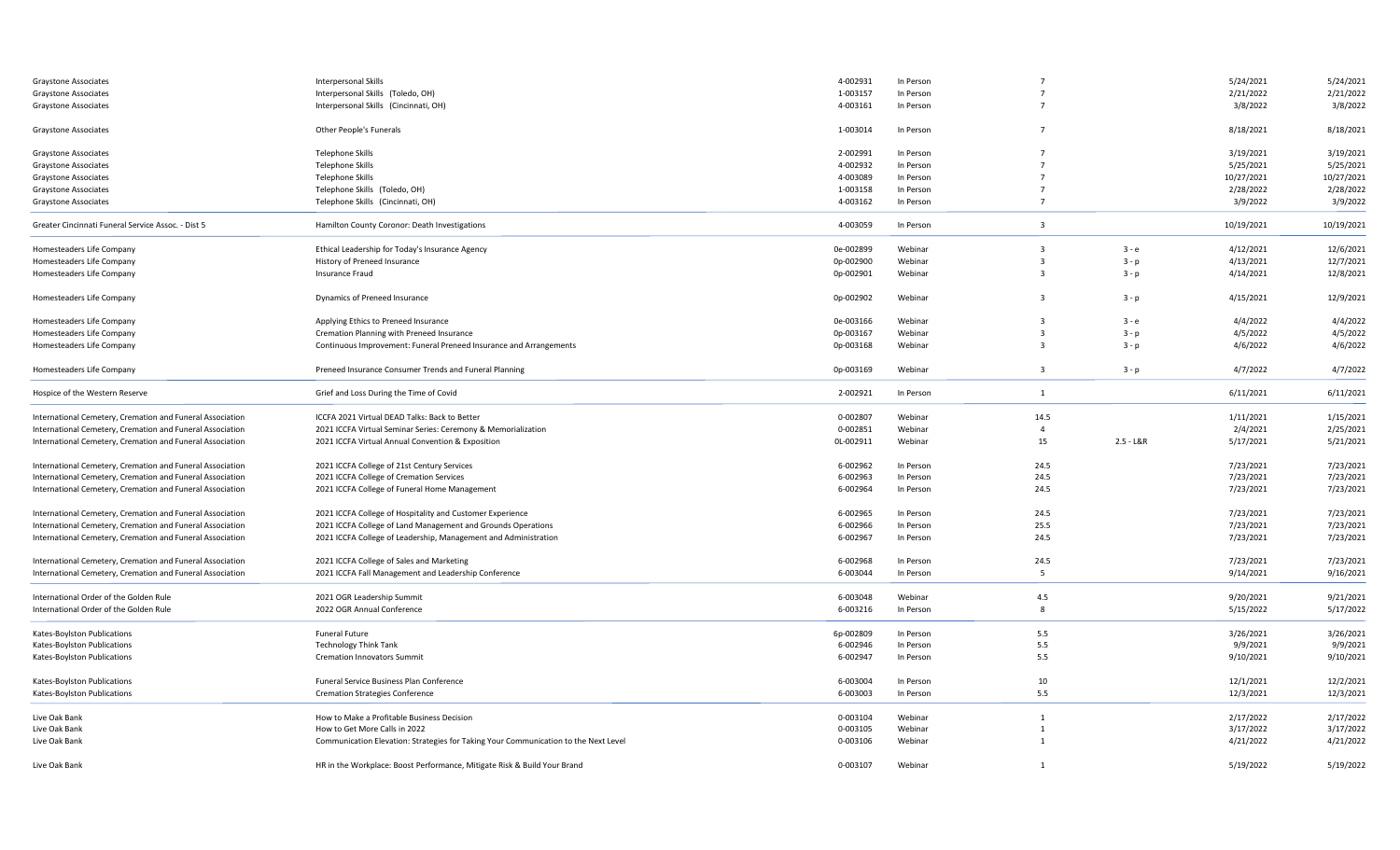| Live Oak Bank                                               | Cost vs. Value: It's About More Than Pricing                                                | 0-003108  | Webinar             |                         |         | 6/23/2022  | 6/23/2022  |
|-------------------------------------------------------------|---------------------------------------------------------------------------------------------|-----------|---------------------|-------------------------|---------|------------|------------|
| Live Oak Bank                                               | Success Solved: How to Sell a Business                                                      | 0-003109  | Webinar             |                         |         | 7/21/2022  | 7/21/2022  |
|                                                             |                                                                                             |           |                     |                         |         |            |            |
| Live Oak Bank                                               | Metrics All Business Owners Need to Know                                                    | 0-003110  | Webinar             |                         |         | 8/18/2022  | 8/18/2022  |
| Live Oak Bank                                               | Options for Expansion: Debt vs. Equity                                                      | 0-003111  | Webinar             | $\mathbf{1}$            |         | 9/22/2022  | 9/22/2022  |
| Live Oak Bank                                               | How to Maximize the Value of Your Business                                                  | 0-003112  | Webinar             | $\mathbf{1}$            |         | 10/20/2022 | 10/20/2022 |
| Live Oak Bank                                               | Funeral Business Financing: How to Avoid Costly Mistakes                                    | 0-003113  | Webinar             | 1                       |         | 11/17/2022 | 11/17/2022 |
| Matthews Aurora                                             | Casket Selection: Helping Families See Value                                                | 3-002913  | In Person           | 1                       |         | 4/21/2021  | 12/31/2022 |
| Matthews Aurora                                             | The Beauty, Characteristics and Value of Wood and Metal Caskets                             | 3-002914  | In Person           | $\mathbf{1}$            |         | 4/21/2021  | 12/31/2022 |
|                                                             |                                                                                             |           |                     |                         |         |            |            |
| Matthews Aurora                                             | Raising The Bar (Delaware, OH)                                                              | 3e-003019 | In Person           | $\Delta$                | $1-e$   | 10/5/2021  | 10/5/2021  |
| Matthews Aurora                                             | Raising The Bar (Mansfield, OH)                                                             | 2e-003020 | In Person           | $\Delta$                | $1-e$   | 10/6/2021  | 10/6/2021  |
| Matthews Aurora                                             | Raising The Bar (Marion, OH)                                                                | 1e-003021 | In Person           | $\Delta$                | $1-e$   | 10/7/2021  | 10/7/2021  |
| Matthews Aurora                                             | Solving for Your Firm's Variable - The Profit Equation (Middletown, OH)                     | 1-003233  | In Person           | $\overline{2}$          |         | 6/15/2022  | 6/15/2022  |
| <b>Minnick Services</b>                                     | Cremation Law and Cemetery Law (Richmond, IN)                                               | 6L-003017 | In Person           | $\overline{4}$          | 4-L&R   | 11/17/2021 | 11/17/2021 |
|                                                             |                                                                                             |           | In Person           | $\overline{4}$          | $4-L&R$ |            |            |
| <b>Minnick Services</b>                                     | Cremation Law and Cemetery Law (Fort Wayne, IN)                                             | 6L-003018 |                     |                         |         | 11/18/2021 | 11/18/2021 |
| <b>MKJ Marketing</b>                                        | MKJ Marketing Ski Summit                                                                    | 6-002880  | In Person           | 13.5                    |         | 2/22/2021  | 2/24/2021  |
| <b>MKJ Marketing</b>                                        | MKJ Marketing Sea Summit                                                                    | 6-002881  | In Person           | 13.5                    |         | 3/15/2021  | 3/17/2021  |
| <b>MKJ Marketing</b>                                        | MKJ Marketing Mastermind Program                                                            | 6-002882  | In Person           | 4.5                     |         | 3/18/2021  | 3/18/2021  |
| MKJ Marketing                                               | MKJ Marketing Summit - SEA (Boca Raton, FL)                                                 | 6-003146  | In Person           | 13.5                    |         | 3/7/2022   | 3/9/2022   |
|                                                             |                                                                                             |           |                     |                         |         |            |            |
| National Funeral Directors and Morticians Association, Inc. | NFDMA 2021 Annual National Convention and Exposition (Grapevine, TX)                        | 6-002993  | In Person           | 13                      |         | 7/31/2021  | 8/4/2021   |
| National Funeral Directors and Morticians Association, Inc. | NFDMA 2021 4th District Annual Meeting (Indianapolis, IN)                                   | 6-003057  | In Person           | 6                       |         | 9/19/2021  | 9/19/2021  |
| National Funeral Directors and Morticians Association, Inc. | Retirement and Tax for the 21st Century Business Owner (Atlanta, GA)                        | 6-003197  | In Person           | $\mathbf{1}$            |         | 4/24/2022  | 4/24/2022  |
| National Funeral Directors and Morticians Association, Inc. | Preparing Your Facility for an Active Threat (Atlanta, GA)                                  | 6-003198  | In Person           | $\mathbf{1}$            |         | 4/25/2022  | 4/25/2022  |
|                                                             |                                                                                             |           |                     |                         |         |            |            |
| National Funeral Directors Association                      | Avoiding Cremation Litigation: Don't Let Your Profits Go Up the Stack                       | 0-002819  | Webinar             | $\mathbf{1}$            |         | 2/18/2021  | 2/18/2021  |
| National Funeral Directors Association                      | Advanced Embalming Techniques for Infants, Stillbirths and the Unborn                       | 0-002820  | Webinar             |                         |         | 3/11/2021  | 3/11/2021  |
| National Funeral Directors Association                      | NFDA Arranger Training Program                                                              | 0-002821  | Webinar             |                         |         | 1/1/2021   | 12/31/2022 |
|                                                             |                                                                                             |           |                     |                         |         |            |            |
| National Funeral Directors Association                      | NFDA Online Cremation Certification Program                                                 | 0-002822  | Online              |                         |         | 1/1/2021   | 12/31/2022 |
| National Funeral Directors Association                      | NFDA Cremation Certification Program                                                        | 0-002823  | In Person / Webinar | $\overline{7}$          |         | 1/1/2021   | 12/31/2022 |
| National Funeral Directors Association                      | Approaching Trauma Cases with Confidence                                                    | 0-002824  | Online              | $\overline{\mathbf{3}}$ |         | 1/1/2021   | 12/31/2021 |
| National Funeral Directors Association                      | Conflict Management for Funeral Directors: Successful Interpersonal Communication Practices | 0-002825  | Online              | 4                       |         | 1/1/2021   | 12/31/2021 |
| National Funeral Directors Association                      | Deathcare Marketing: 25 FAQs                                                                | 0-002826  | Online              | 6                       |         | 1/1/2021   | 12/31/2021 |
| National Funeral Directors Association                      | Demonstration of Soft Tissue Repair                                                         | 0-002827  | Online              | $\Delta$                |         | 1/1/2021   | 12/31/2021 |
| National Funeral Directors Association                      | Do-It-Yourself Memorials (with a Little Help from the Funeral Director)                     | 0-002828  | Online              | $\overline{2}$          |         | 1/1/2021   | 12/31/2021 |
| National Funeral Directors Association                      | Embalming Perspectives and Paradigms Challenged                                             | 0-002829  | Online              | 6                       |         | 1/1/2021   | 12/31/2021 |
| National Funeral Directors Association                      | Embalming Risk Management 4.0                                                               | 0-002830  | Online              | $\overline{3}$          |         | 1/1/2021   | 12/31/2021 |
|                                                             |                                                                                             |           |                     |                         |         |            |            |
| National Funeral Directors Association                      | <b>Embalming the Obese Case</b>                                                             | 0-002831  | Online              | $\overline{3}$          |         | 1/1/2021   | 12/31/2021 |
| National Funeral Directors Association                      | <b>Funeral Service Ethics</b>                                                               | 0e-002832 | Online              | $\overline{2}$          |         | 1/1/2021   | 12/31/2021 |
| National Funeral Directors Association                      | Marketing a Funeral Home for Long-Term Profitability                                        | 0-002833  | Online              | $\overline{3}$          |         | 1/1/2021   | 12/31/2021 |
| National Funeral Directors Association                      | Mastering the Art of Funeral Home Etiquette                                                 | 0-002834  | Online              | $\mathbf{1}$            |         | 1/1/2021   | 12/31/2021 |
| National Funeral Directors Association                      | Offering Funeral Packages in Compliance with the FTC Funeral Rule                           | 0-002835  | Online              | $\overline{2}$          |         | 1/1/2021   | 12/31/2021 |
| National Funeral Directors Association                      | Professional Ethics in Funeral Service: NFDA's Code of Professional Conduct                 | 0e-002836 | Online              |                         |         |            | 12/31/2021 |
|                                                             |                                                                                             |           |                     |                         |         | 1/1/2021   |            |
| National Funeral Directors Association                      | Relevance of Restorative Art                                                                | 0-002837  | Online              | $\overline{\mathbf{3}}$ |         | 1/1/2021   | 12/31/2021 |
|                                                             |                                                                                             |           |                     |                         |         |            |            |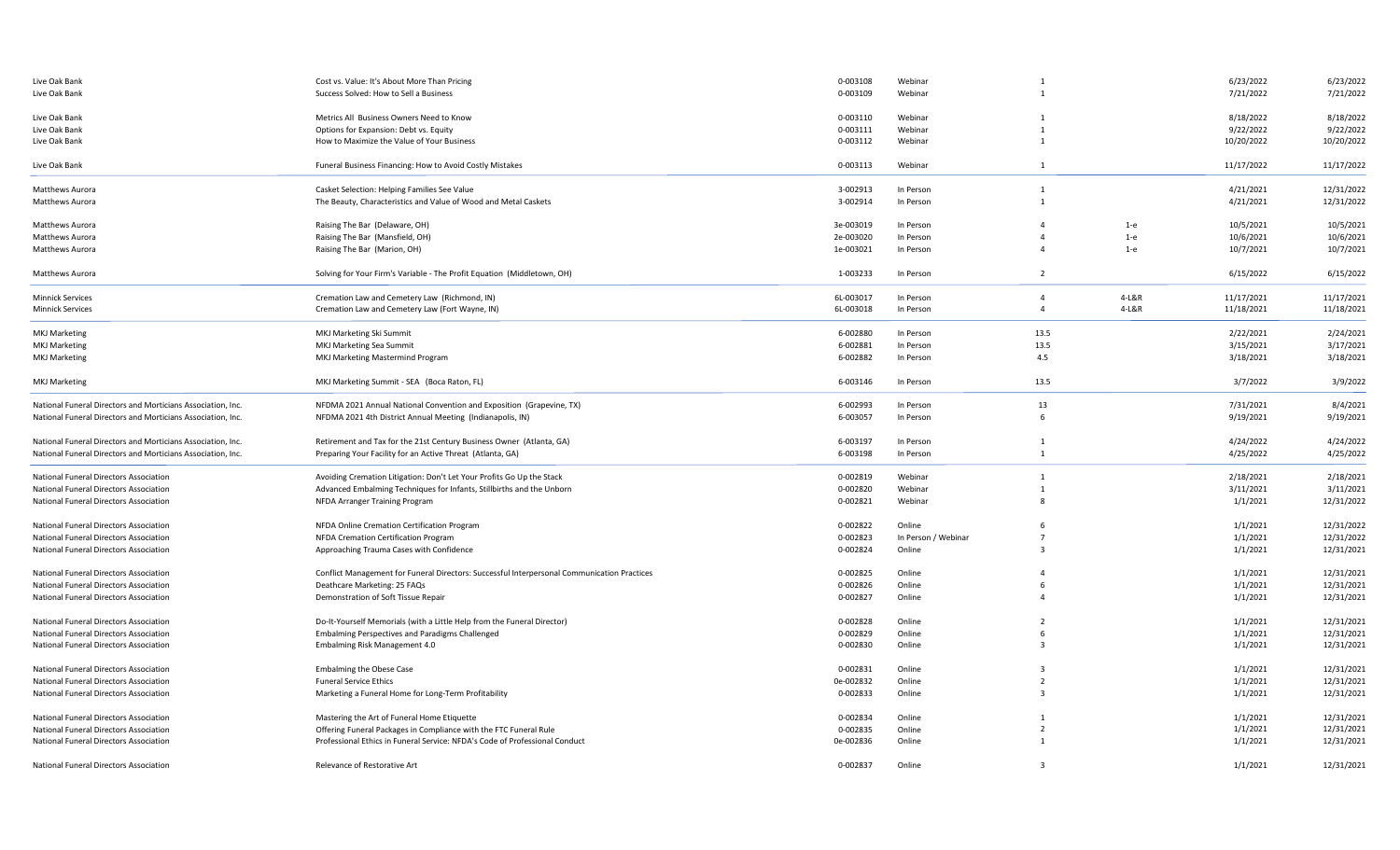| National Funeral Directors Association | RSVP: I'll See You at My Living Funeral                                            | 0-002838    | Online              | $\overline{2}$          |                                 | 1/1/2021   | 12/31/2021 |
|----------------------------------------|------------------------------------------------------------------------------------|-------------|---------------------|-------------------------|---------------------------------|------------|------------|
| National Funeral Directors Association | <b>Supporting Pregnancy Loss Families</b>                                          | 0-002839    | Online              | $\mathbf{3}$            |                                 | 1/1/2021   | 12/31/2021 |
|                                        |                                                                                    |             |                     |                         |                                 |            |            |
| National Funeral Directors Association | Ten Tools for Stress Relief                                                        | 0-002840    | Online              | $\overline{3}$          |                                 | 1/1/2021   | 12/31/2021 |
| National Funeral Directors Association | The Funeral: A Chance to Touch, A Chance to Serve, A Chance to Heal                | 0-002841    | Online              | $\overline{4}$          |                                 | 1/1/2021   | 12/31/2021 |
| National Funeral Directors Association | Understanding a Child's Grief: Insights for Funeral Home Owners, Directors, Staff  | 0-002842    | Online              | $\overline{3}$          |                                 | 1/1/2021   | 12/31/2021 |
|                                        |                                                                                    |             |                     |                         |                                 |            |            |
| National Funeral Directors Association | <b>Understanding and Managing Grief</b>                                            | 0-002843    | Online              | - 6                     |                                 | 1/1/2021   | 12/31/2021 |
| National Funeral Directors Association | Understanding the Practice of the FTC Funeral Rule                                 | 0L-002844   | Online              | $\overline{3}$          |                                 | 1/1/2021   | 12/31/2021 |
| National Funeral Directors Association | The Future of Funeral Service is Emotional                                         | 0-002879    | Webinar             | 1                       |                                 | 4/7/2021   | 4/7/2021   |
|                                        |                                                                                    |             |                     |                         |                                 |            |            |
| National Funeral Directors Association | What Will and Will Not Work in 2021 for Getting More Cases                         | 0-002876    | Webinar             | 1.5                     |                                 | 4/11/2021  | 4/11/2021  |
| National Funeral Directors Association | Traffic is Pointless if Your Website Doesn't Convert                               | 0-002877    | Webinar             | $1.5\,$                 |                                 | 4/12/2021  | 4/12/2021  |
| National Funeral Directors Association | Partnering with Procurement Agencies to Better Assist Families                     | 0-002878    | Webinar             | $\overline{1}$          |                                 | 4/15/2021  | 4/15/2021  |
|                                        |                                                                                    |             |                     |                         |                                 |            |            |
| National Funeral Directors Association | COVID-19 Prevention Programs and the Top 10 OSHA Violations                        | 0-002907    | Webinar             | 1                       |                                 | 5/13/2021  | 5/13/2021  |
| National Funeral Directors Association | All-Staff Annual FTC Funeral Rule Review                                           | OL-002930   | Webinar             | $\overline{2}$          | $2 - L&R$                       | 6/10/2021  | 6/10/2021  |
| National Funeral Directors Association | Green Burials: Ritual and Ceremony                                                 | 0-002997    | Webinar             | $\overline{1}$          |                                 | 8/25/2021  | 8/25/2021  |
|                                        |                                                                                    |             |                     |                         |                                 |            |            |
| National Funeral Directors Association | The Yearly Show 2021                                                               | 0-002998    | Webinar             | 1                       |                                 | 9/8/2021   | 9/8/2021   |
|                                        |                                                                                    |             | In Person           |                         |                                 |            |            |
| National Funeral Directors Association | Embalming and Restorative Arts Seminar (Pittsburgh, PA)                            | 6-002957    |                     | 9.25                    |                                 | 9/16/2021  | 9/16/2021  |
| National Funeral Directors Association | NFDA Business Education Seminar - Ryder Cup Event (Brookfield, WI)                 | 6-003045    | In Person           | 5                       |                                 | 9/20/2021  | 9/20/2021  |
|                                        |                                                                                    |             |                     |                         |                                 |            |            |
| National Funeral Directors Association | Battling Burnout and Building Resilience                                           | 0-003065    | Webinar             | 1                       |                                 | 9/29/2021  | 9/29/2021  |
| National Funeral Directors Association | 2021 NFDA International Convention & Expo (Nashville, TN)                          | 6-003066    | In Person           | multiple                |                                 | 10/17/2021 | 10/20/2021 |
| National Funeral Directors Association | KAVOD Fall Meeting - Effectively Recruiting and Retaining Top Talent               | 0-003067    | Webinar             | $\overline{2}$          |                                 | 11/14/2021 | 11/14/2021 |
| National Funeral Directors Association | A Crash Course in Innovention! Hands on Workshop                                   | 0-003094    | Webinar             | $\overline{\mathbf{3}}$ |                                 | 11/17/2021 | 11/17/2021 |
|                                        | Grief, Trauma and Resilience: Caring for Ourselves and Our Families                | 0-003095    | Webinar             | $\overline{1}$          |                                 |            |            |
| National Funeral Directors Association |                                                                                    |             |                     |                         |                                 | 11/17/2021 | 11/17/2021 |
| National Funeral Directors Association | Leveraging Technology: How To Get More Calls in 2022                               | 0-003129    | Webinar             | 1                       |                                 | 2/3/2022   | 2/3/2022   |
| National Funeral Directors Association | <b>Cremation Success Seminar</b>                                                   | 0e-003130   | Webinar             | 6                       | $1 - e$                         | 2/15/2022  | 2/16/2022  |
|                                        |                                                                                    |             |                     |                         |                                 |            |            |
| National Funeral Directors Association | 2022 KAVOD Spring Meeting - Communicating With Today's Customer (Philadelphia, PA) | 6-003147    | In Person           | $\overline{\mathbf{3}}$ |                                 | 4/4/2022   | 4/4/2022   |
| National Funeral Directors Association | From Donation to Goodbye                                                           | 0-003148    | Webinar             | 1                       |                                 | 4/7/2022   | 4/7/2022   |
| National Funeral Directors Association | 2022 Annual All-Staff FTC Training                                                 | OL-003149   | Webinar             | $\overline{2}$          | $2 - L&R$                       | 6/9/2022   | 6/9/2022   |
|                                        |                                                                                    |             |                     |                         |                                 |            |            |
| National Funeral Directors Association | Practical Ideals for the Caregiver Community                                       | 0-003150    | Webinar             | $\overline{1}$          |                                 | 6/15/2022  | 6/15/2022  |
|                                        |                                                                                    |             |                     |                         |                                 |            |            |
| National Funeral Directors Association | Workplace Safety: Upside Potential and Downside Risk                               | 0-003187    | Webinar             | 1                       |                                 | 4/14/2022  | 4/14/2022  |
| National Funeral Directors Association | 2022 NFDA Embalming and Restorative Arts Seminar (Pittsburgh, PA)                  | 6e-003185   | In Person           | 9.5                     | $1 - e$                         | 4/28/2022  | 4/29/2022  |
| National Funeral Directors Association | 2022 NFDA Professional Women's Conference (Miami, FL)                              | 6-003186    | In Person           | 8.5                     |                                 | 4/30/2022  | 5/1/2022   |
|                                        |                                                                                    |             |                     |                         |                                 |            |            |
| <b>Ohio Embalmers Association</b>      | OEA Seminar #1 - 2021                                                              | 4-002908    | In Person           | 6                       |                                 | 5/5/2021   | 5/5/2021   |
| Ohio Embalmers Association             | OEA Seminar #2 - 2021                                                              | 2-002915    | In Person           | 6                       |                                 | 6/2/2021   | 6/2/2021   |
| <b>Ohio Embalmers Association</b>      | OEA 2021 Fall Seminar                                                              | 5L-003031   | In Person           | -6                      |                                 | 9/24/2021  | 9/242021   |
|                                        |                                                                                    |             |                     |                         |                                 |            |            |
| Ohio Embalmers Association             | OEA 2022 Winter Seminar                                                            | 4-003140    | In Person           | - 6                     |                                 | 3/16/2022  | 3/16/2022  |
| <b>Ohio Embalmers Association</b>      | OEA 2022 Spring Seminar                                                            | 2epL-003218 | In Person           | - 6                     | $1 - e$ , $2 - p$ , $2 - L & R$ | 5/11/2022  | 5/11/2022  |
|                                        |                                                                                    |             |                     |                         |                                 |            |            |
| Ohio Funeral Directors Association     | OFDA Board of Directors Meeting                                                    | 3-002785    | In Person / Webinar | 1                       |                                 | 1/20/2021  | 1/20/2021  |
| Ohio Funeral Directors Association     | OFDA Board of Directors Meeting                                                    | 0-002910    | Webinar             | $\overline{1}$          |                                 | 4/21/2021  | 4/21/2021  |
| Ohio Funeral Directors Association     | OFDA Board of Director's Meeting                                                   | 3-003015    | In Person           | $\overline{1}$          |                                 | 8/24/2021  | 8/24/2021  |
|                                        |                                                                                    |             |                     |                         |                                 |            |            |
| Ohio Funeral Directors Association     | OFDA Board of Director's Meeting                                                   | 3L-003078   | In Person           | 1                       | $.50 - L&R$                     | 11/17/2021 | 11/17/2021 |
| Ohio Funeral Directors Association     | <b>OFDA Strategic Planning Session</b>                                             | 3e-003079   | In Person           | $\overline{4}$          | 1 - e                           | 11/17/2021 | 11/17/2021 |
|                                        |                                                                                    |             |                     |                         |                                 |            |            |
| Ohio Funeral Directors Association     | Master's Training Seminar                                                          | 1epL-002846 | In Person           | 6                       | 1 - e, 2 - p, 2 - L&R           | 3/9/2021   | 3/9/2021   |
|                                        |                                                                                    |             |                     |                         |                                 |            |            |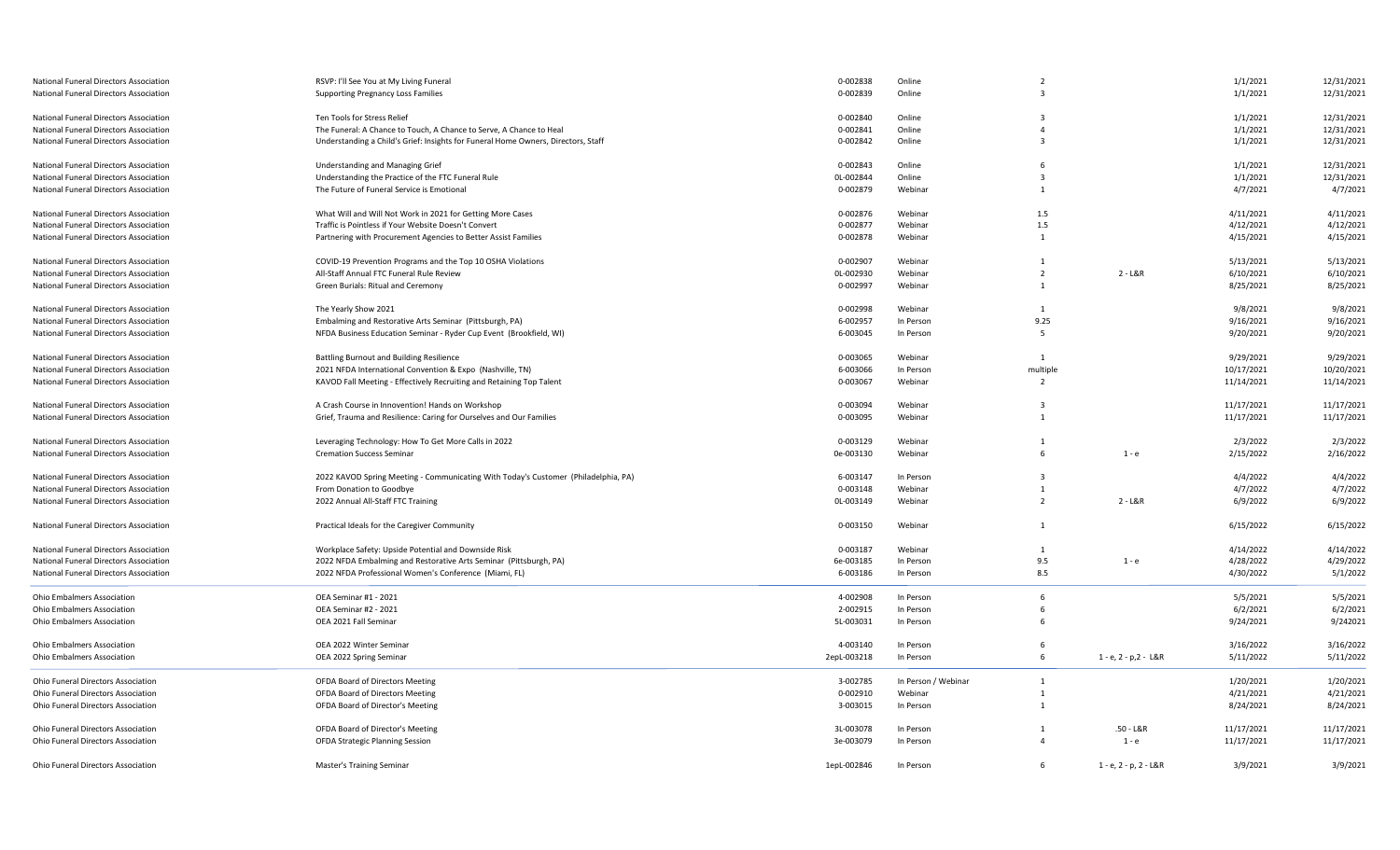| Ohio Funeral Directors Association | Master's Training Seminar                                                                                | 3epL-002925 | In Person        | -6                      | 1 - e, 2 - p, 2 - L&R | 11/10/2021 | 11/10/2021 |
|------------------------------------|----------------------------------------------------------------------------------------------------------|-------------|------------------|-------------------------|-----------------------|------------|------------|
| Ohio Funeral Directors Association | Master's Training Seminar                                                                                | 3epL-003139 | In Person        | 6                       | 1 - e, 1 - p, 2 - L&R | 3/9/2022   | 3/9/2022   |
|                                    |                                                                                                          |             |                  |                         |                       |            |            |
| Ohio Funeral Directors Association | <b>OFDA Funeral Celebrant Training</b>                                                                   | 3-002924    | In Person        | 17                      |                       | 10/5/2021  | 10/7/2021  |
| Ohio Funeral Directors Association | <b>Embalming Seminar</b>                                                                                 | 3-002922    | In Person        | $\overline{4}$          |                       | 8/23/2021  | 8/23/2021  |
| Ohio Funeral Directors Association | 141st OFDA Convention and Exhibitions                                                                    | 3xx-002969  | In Person        | Multiple                | Multiple              | 8/24/2021  | 8/26/2021  |
| Ohio Funeral Directors Association | Mortuary Student Forum                                                                                   | 3-003016    | In Person        | 1                       |                       | 8/25/2021  | 8/25/2021  |
|                                    |                                                                                                          |             |                  |                         |                       |            |            |
| Ohio Funeral Directors Association | Use and Care of Personal Protective Equipment (PPE) in the Funeral Industry During the COVID-19 Pandemic | 0-002792    | Online           | 1                       |                       | 1/1/2021   | 12/31/2022 |
| Ohio Funeral Directors Association | Ethics for Funeral Service Professionals                                                                 | 0e-002791   | Online           | 1                       | $1 - e$               | 1/1/2021   | 12/31/2022 |
| Ohio Funeral Directors Association | You Got This! Practical Ways to Serve Families During COVID-19                                           | 0-002793    | Online           | 1                       |                       | 1/1/2021   | 12/31/2022 |
| Ohio Funeral Directors Association | A Place to Go: Why Ceremonies Matter                                                                     | 0-002801    | Online           | 1                       |                       | 1/1/2021   | 12/31/2022 |
| Ohio Funeral Directors Association | <b>Best Practices = Best Results</b>                                                                     | 0p-002800   | Online           | $\mathbf{1}$            | $1 - p$               | 1/1/2021   | 12/31/2022 |
| Ohio Funeral Directors Association | The Facebook Formula: How to Stay Relevant in a Changing World                                           | 0-002794    | Online           | 1                       |                       | 1/1/2021   | 12/31/2022 |
| Ohio Funeral Directors Association | Grief in a Digital World                                                                                 | 0-002795    | Online           | 1                       |                       | 1/1/2021   | 12/31/2022 |
|                                    |                                                                                                          |             |                  |                         |                       |            |            |
| Ohio Funeral Directors Association | Dealing with Unclaimed Bodies Under Ohio Law                                                             | OL-002787   | Online           | 0.5                     | $.50 - L&R$           | 1/1/2021   | 12/31/2022 |
| Ohio Funeral Directors Association | <b>Mortuary Litigation</b>                                                                               | OL-002788   | Online           | 1                       | $1 - L&R$             | 1/1/2021   | 12/31/2022 |
| Ohio Funeral Directors Association | Bouncing Back After COVID-19                                                                             | 0-002790    | Online           | 1                       |                       | 1/1/2021   | 12/31/2022 |
| Ohio Funeral Directors Association | Preneed and Funeral Legal Issues                                                                         | 0pL-002789  | Online           | 2                       | $1 - p$ , $1 - L & R$ | 1/1/2021   | 12/31/2022 |
| Ohio Funeral Directors Association | Social Media Not So 101: Essential Strategies for a Noisy World                                          | 0-002802    | Online           | $\overline{2}$          |                       | 1/1/2021   | 12/31/2022 |
| Ohio Funeral Directors Association | The State of Preneed in Ohio                                                                             | 0p-002797   | Online           | 1                       | $1 - p$               | 1/1/2021   | 12/31/2022 |
| Ohio Funeral Directors Association | Understanding Legal Issues in the Arrangement Conference                                                 | OL-002796   | Online           | 1                       | $1 - L&R$             | 1/1/2021   | 12/31/2022 |
| Ohio Funeral Directors Association | <b>Reputation Management</b>                                                                             | 0-002804    | Online           | 1                       |                       | 1/1/2021   | 12/31/2022 |
|                                    |                                                                                                          |             |                  |                         |                       |            |            |
| Ohio Funeral Directors Association | Assessing Grief and Loss in the Mental Health and Addictions Community                                   | 0-002803    | Online           | 1                       |                       | 1/1/2021   | 12/31/2022 |
| Ohio Funeral Directors Association | Proven HR Systems Necessary for Your Funeral Home                                                        | OL-002798   | Online           | $\mathbf{1}$            | $1 - L&R$             | 1/1/2021   | 12/31/2022 |
| Ohio Funeral Directors Association | Leadership in Family Business                                                                            | 0-002799    | Online           | 1                       |                       | 1/1/2021   | 12/31/2022 |
| Ohio Funeral Directors Association | The Real Truth on Handling Pet Loss                                                                      | 0-002805    | Online           | 1                       |                       | 1/1/2021   | 12/31/2022 |
| Ohio Funeral Directors Association | Fostering Connection in Times of Distance                                                                | 0-002845    | Online           | $\overline{1}$          |                       | 1/1/2021   | 12/31/2022 |
| Ohio Funeral Directors Association | Best Practices for Crematory Operators                                                                   | 0-002783    | Webinar / Online | $\overline{2}$          | .50 - L&R             | 1/29/2021  | 12/31/2022 |
|                                    |                                                                                                          |             |                  |                         |                       |            |            |
| Ohio Funeral Directors Association | Ohio Crematory Laws and Rules                                                                            | OL-002784   | Webinar / Online | $\overline{2}$          | $2 - L&R$             | 1/29/2021  | 12/31/2022 |
| Ohio Funeral Directors Association | <b>OSHA Regulations</b>                                                                                  | OL-002786   | Webinar / Online | 1                       | $1 - L&R$             | 2/17/2021  | 12/31/2022 |
| Ohio Funeral Directors Association | Online Reviews: How to Get Good Ones and Fix the Bad Ones                                                | 0-002847    | Webinar / Online | 1                       |                       | 3/11/2021  | 12/31/2022 |
| Ohio Funeral Directors Association | Going Forward: Business Unusual                                                                          | 0-002893    | Webinar / Online | 1                       |                       | 5/25/2021  | 12/31/2022 |
| Ohio Funeral Directors Association | Funeral Services in the LGBTQ+ Community and the LGBTQ+ Community in Funeral Services                    | 0e-002885   | Webinar / Online | 1                       | $1 - e$               | 6/21/2021  | 12/31/2022 |
| Ohio Funeral Directors Association | Innovate or Evaporate! The Risk in Being Change Averse                                                   | 0-002894    | Webinar / Online | 1                       |                       | 6/29/2021  | 12/31/2022 |
| Ohio Funeral Directors Association | A Winning Guide to Partnering with Hospice Providers                                                     | 0-002886    | Webinar / Online | $\mathbf{1}$            |                       | 7/14/2021  | 12/31/2022 |
|                                    |                                                                                                          |             | Webinar / Online | 1                       |                       |            |            |
| Ohio Funeral Directors Association | Communication Elevation: Strategies for Taking Your Communication to the Next Level                      | 0-002892    |                  |                         |                       | 7/27/2021  | 12/31/2022 |
| Ohio Funeral Directors Association | Supporting Survivors of Suicide Loss: A Guide for Funeral Directors                                      | 0-002923    | Webinar / Online | 1                       |                       | 9/15/2021  | 12/31/2022 |
| Ohio Funeral Directors Association | 2021 Annual OSHA Refresher AM Training                                                                   | 2L-003080   | In Person        | $\overline{\mathbf{3}}$ | $3 - L&R$             | 11/30/2021 | 11/30/2021 |
| Ohio Funeral Directors Association | 2021 Annual OSHA Refresher PM Training                                                                   | 2L-003081   | In Person        | $\overline{3}$          | $3 - L&R$             | 11/30/2021 | 11/30/2021 |
| Ohio Funeral Directors Association | 2021 Annual OSHA Refresher Training                                                                      | 4L-003082   | In Person        | $\overline{3}$          | $3 - L&R$             | 12/8/2021  | 12/8/2021  |
|                                    |                                                                                                          |             |                  |                         |                       |            |            |
| Ohio Funeral Directors Association | 2021 Annual OSHA Refresher AM Training                                                                   | 3L-003083   | In Person        | -3                      | $3 - L&R$             | 12/16/2021 | 12/16/2021 |
| Ohio Funeral Directors Association | 2021 Annual OSHA Refresher PM Training                                                                   | 3L-003084   | In Person        | $\overline{3}$          | $3 - L&R$             | 12/16/2021 | 12/16/2021 |
| Ohio Funeral Directors Association | Know The Issues and Find Success in 2022                                                                 | XepL-003051 | In Person        | 2                       | .50-e, .50-p, 1-L&R   | 10/4/2021  | 12/7/2021  |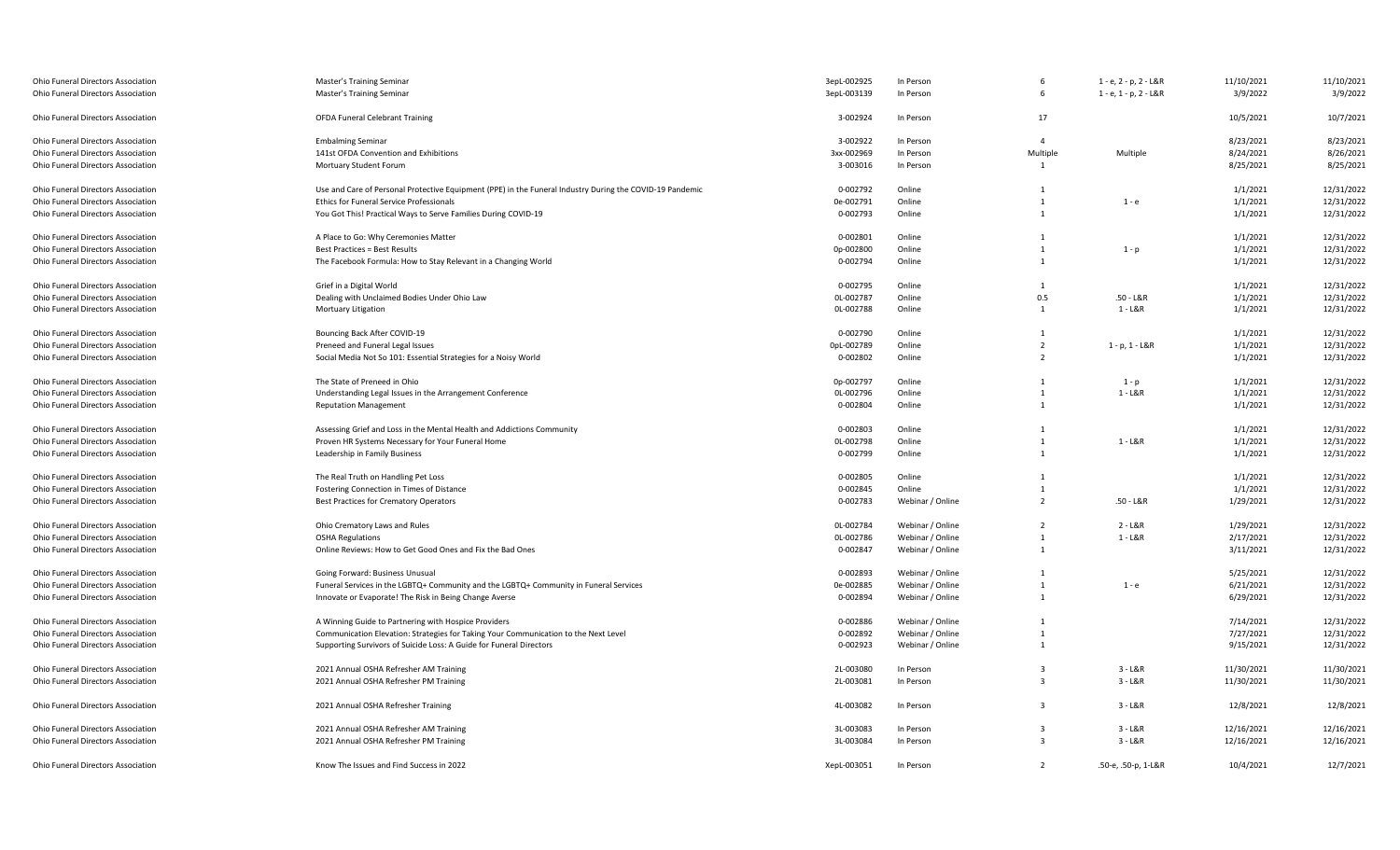|                                               | 10/27/2021<br>Dist 1<br>Bryan                                                                      |                       |                        |                |                       |                        |                        |
|-----------------------------------------------|----------------------------------------------------------------------------------------------------|-----------------------|------------------------|----------------|-----------------------|------------------------|------------------------|
|                                               | Dist 2<br>Mansfield<br>11/11/2021                                                                  |                       |                        |                |                       |                        |                        |
|                                               | Dist 3<br>Lima<br>10/13/2021                                                                       |                       |                        |                |                       |                        |                        |
|                                               | Middletown<br>11/30/2021<br>Dist 4                                                                 |                       |                        |                |                       |                        |                        |
|                                               | 12/7/2021<br>Dist 5<br>Cincinnati                                                                  |                       |                        |                |                       |                        |                        |
|                                               | Dist 6<br>Toledo<br>11/8/2021                                                                      |                       |                        |                |                       |                        |                        |
|                                               | Findlay<br>11/2/2021<br>Dist 7                                                                     |                       |                        |                |                       |                        |                        |
|                                               | Dist 8<br>11/18/2021<br>Canton                                                                     |                       |                        |                |                       |                        |                        |
|                                               | 11/3/2021<br>Dist 9<br>Kettering                                                                   |                       |                        |                |                       |                        |                        |
|                                               | 11/4/2021<br>Dist 10<br>Piketon                                                                    |                       |                        |                |                       |                        |                        |
|                                               | Dist 11<br>Milford<br>10/6/2021                                                                    |                       |                        |                |                       |                        |                        |
|                                               | Dist 12<br>St. Clairsville<br>12/6/2021                                                            |                       |                        |                |                       |                        |                        |
|                                               | Zanesville<br>10/4/2021<br>Dist 13                                                                 |                       |                        |                |                       |                        |                        |
|                                               | 10/26/2021<br>Dist 14<br>Plain City                                                                |                       |                        |                |                       |                        |                        |
|                                               | 12/2/2021<br>Dist 15<br>Warren                                                                     |                       |                        |                |                       |                        |                        |
|                                               | 11/18/2021<br>Canton<br>Dist 16                                                                    |                       |                        |                |                       |                        |                        |
|                                               | 10/5/2021<br>Dist 19 Geneva                                                                        |                       |                        |                |                       |                        |                        |
|                                               | Dist 20 Wickliffe<br>10/25/2021                                                                    |                       |                        |                |                       |                        |                        |
| <b>Ohio Funeral Directors Association</b>     | OFDA Annual Education Conference (Puerto Rico)                                                     | 6-003099              | In Person              | 12             | e, p, L&R             | 2/2/2022               | 2/4/2022               |
| Ohio Funeral Directors Association            | Is Your Preneed Contract Compliant with Ohio Law? - Scott Gilligan                                 | 0p-003117             | Webinar / Online       | $\mathbf{1}$   | 1 - p                 | 12/20/2021             | 12/31/2022             |
|                                               |                                                                                                    |                       |                        |                |                       |                        |                        |
| <b>Ohio Funeral Directors Association</b>     | OFDA Ohio Board of Directors Meeting                                                               | 30-003131             | In Person / Webinar    | - 1            |                       | 2/16/2022              | 2/16/2022              |
| Ohio Funeral Directors Association            | Ethical Issues at the End of Life                                                                  | 0e-003132             | Webinar / Online       | 0.5            | $.50 - e$             | 2/17/2022              | 12/31/2022             |
| Ohio Funeral Directors Association            | <b>Understanding Preneed</b>                                                                       | 0p-003133             | Webinar / Online       | 0.5            | .50-p                 | 3/24/2022              | 12/31/2022             |
| Ohio Funeral Directors Association            | <b>OFDA Legislative Reception</b>                                                                  | 3L-003199             | In Person              | 0.5            | $.50 - L & R$         | 4/5/2022               | 4/5/2022               |
| Ohio Funeral Directors Association            | Embalming 101 - Advanced Technician                                                                | 3-003201              | In Person              | $\overline{4}$ |                       | 5/23/2022              | 5/23/2022              |
| Ohio Funeral Directors Association            | 142nd OFDA Convention and Exhibitions                                                              | 3epL-003200           | In Person              | Multiple       | e, p, L&R             | 5/23/2022              | 5/26/2022              |
| <b>Ohio Funeral Directors Association</b>     | OFDA Board of Directors Meeting                                                                    | 3-003223              | In Person              | 1              |                       | 5/24/2022              | 5/24/2022              |
| Ohio Funeral Directors Association - Dist. 1  | VA Burial and Memorial Benefits                                                                    | 1L-003103             | In Person              | $\overline{2}$ | 2 - L&R               | 1/26/2022              | 1/26/2022              |
| Ohio Funeral Directors Association - Dist. 3  | Meeting the Needs of Today's Funeral Consumer                                                      | 1p-003022             | In Person              | $\overline{2}$ | 2 - p                 | 9/22/2021              | 9/22/2021              |
| Ohio Funeral Directors Association - Dist. 3  | Can Your Familiy Pay for Their Funeral?                                                            | 1-003023              | In Person              | $\mathbf{1}$   |                       | 9/22/2021              | 9/22/2021              |
| Ohio Funeral Directors Association - Dist. 3  | Burial Vaults From Start to Finish                                                                 | 1-003024              | In Person              | $\overline{2}$ |                       | 9/22/2021              | 9/22/2021              |
| Ohio Funeral Directors Association - Dist. 3  | Updates on State and Local Issues Affecting Funeral Directors                                      | 1-003025              | In Person              | $\overline{2}$ |                       | 9/22/2021              | 9/22/2021              |
| Ohio Funeral Directors Association - Dist. 3  | The History of Funeral Cars: Past, Present and Future                                              | 1-003026              | In Person              | $\overline{2}$ |                       | 9/22/2021              | 9/22/2021              |
| Ohio Funeral Directors Association - Dist. 3  | In Plant Tour of S&S Coach Company                                                                 | 1-003027              | In Person              | $\overline{2}$ |                       | 9/22/2021              | 9/22/2021              |
| Ohio Funeral Directors Association - Dist. 4  | English Burial Sites and the Hunter Popliteal Artery (Collateral Circulation)                      | 4-003005              | In Person              | $\overline{2}$ |                       | 8/17/2021              | 8/17/2021              |
| Ohio Funeral Directors Association - Dist. 4  | All About Cremation                                                                                | 4-003052              | In Person              | $\overline{2}$ |                       | 9/21/2021              | 9/21/2021              |
|                                               |                                                                                                    |                       |                        |                |                       |                        |                        |
| Ohio Funeral Directors Association - Dist. 7  | OFDA District 7, 7-Hour CE Conference                                                              | 1epL-003227           | In Person              | $\overline{7}$ | 1 - e, 4 - p, 2 - L&R | 5/11/2022              | 5/11/2022              |
| Ohio Funeral Directors Association - Dist. 8  | <b>Group Management Services</b>                                                                   | 2-002906              | In Person              | $\overline{2}$ |                       | 4/21/2021              | 4/21/2021              |
| Ohio Funeral Directors Association - Dist. 8  | Learning From the Pandemic                                                                         | 2-002936              | In Person              | $\overline{2}$ |                       | 6/16/2021              | 6/16/2021              |
| Ohio Funeral Directors Association - Dist. 8  | Marketing and Personalization                                                                      | 2-003068              | In Person              | $\overline{2}$ |                       | 7/21/2021              | 7/21/2021              |
| Ohio Funeral Directors Association - Dist. 8  | NMS - International and Domestic Shipping                                                          | 2-003054              | In Person              | $\overline{2}$ |                       | 9/15/2021              | 9/15/2021              |
| Ohio Funeral Directors Association - Dist. 8  | <b>Bioethics and Ethical Behavior</b>                                                              | 2e-003118             | In Person              | $\overline{2}$ | 2 - e                 | 1/19/2022              | 1/19/2022              |
| Ohio Funeral Directors Association - Dist. 8  | <b>Veterans Benefits</b>                                                                           | 2-003226              | In Person              | $\overline{2}$ |                       | 4/20/2022              | 4/20/2022              |
| Ohio Funeral Directors Association - Dist. 11 |                                                                                                    |                       |                        |                |                       |                        |                        |
|                                               |                                                                                                    |                       |                        | $\overline{2}$ |                       |                        |                        |
| Ohio Funeral Directors Association - Dist. 11 | Restoration of Massive Head Trauma<br>No One Will Ever Know - Ethics for the Death Care Profession | 4-003046<br>4e-003096 | In Person<br>In Person | $\mathbf{1}$   | $1 - e$               | 9/8/2021               | 9/8/2021               |
| Ohio Funeral Directors Association - Dist. 11 | Is This Really My Mom In This Urn?                                                                 | 4L-003097             | In Person              | $\mathbf{1}$   | 1 - L&R               | 12/1/2021<br>12/1/2021 | 12/1/2021<br>12/1/2021 |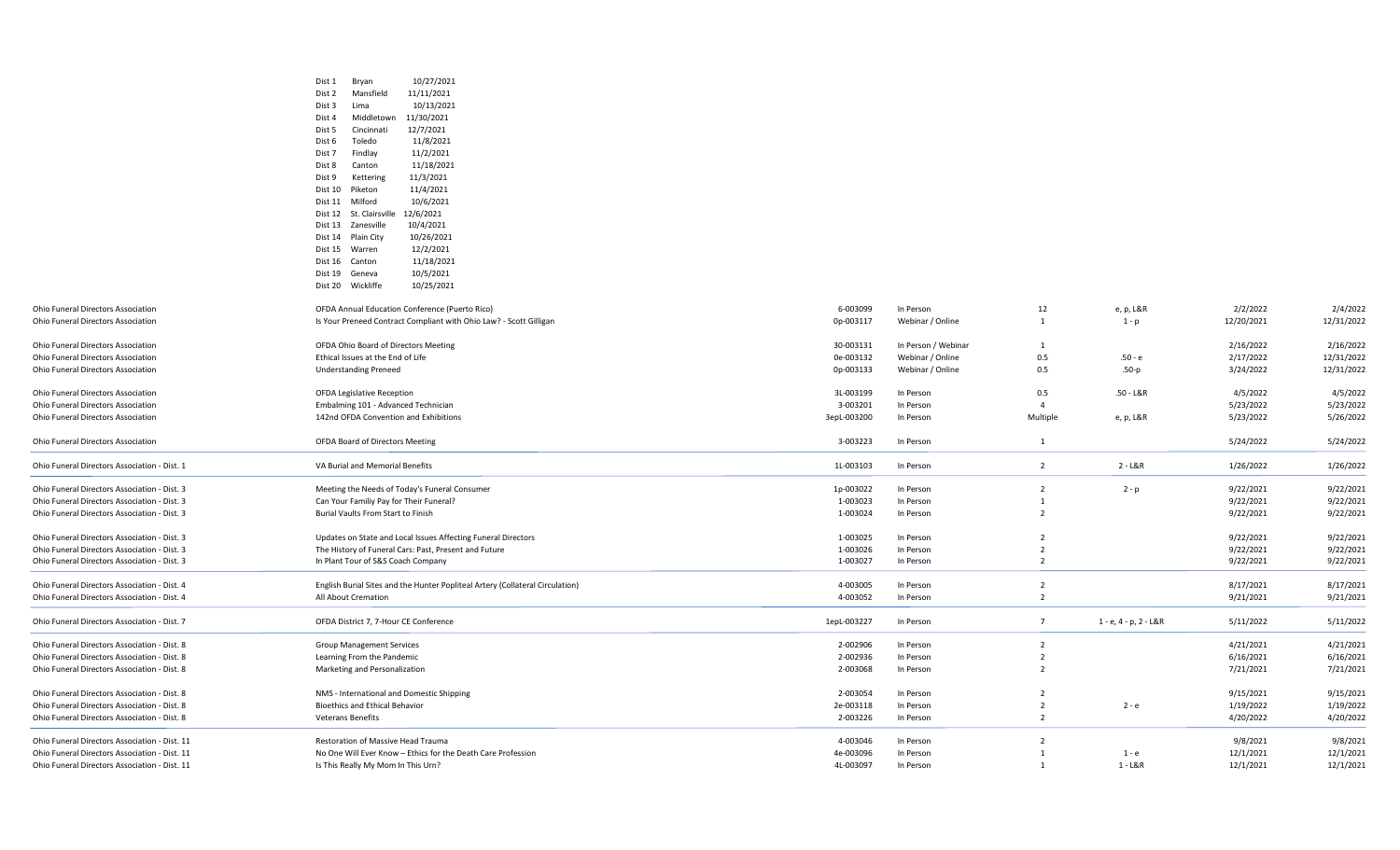| Ohio Funeral Directors Association - Dist. 13                    | Tissue Procurement Along with Delayed Embalming                           | 5-003058      | In Person           | $\overline{2}$          |           | 10/4/2021  | 10/4/2021  |
|------------------------------------------------------------------|---------------------------------------------------------------------------|---------------|---------------------|-------------------------|-----------|------------|------------|
| Ohio Funeral Directors Association - Dist. 16                    | <b>Stark County Veteran Services</b>                                      | 2-002940      | In Person           | $\overline{2}$          |           | 6/17/2021  | 6/17/2021  |
| Ohio Funeral Directors Association - Dist. 16                    | <b>Group Management Services</b>                                          | 2-002959      | In Person           | $\overline{2}$          |           | 7/22/2021  | 7/22/2021  |
| Ohio Funeral Directors Association - Dist. 16                    | Bioethics and Ethical Behavior in the Workplace                           | 2e-003050     | In Person           | $\overline{2}$          | $2 - e$   | 9/16/2021  | 9/16/2021  |
| Ohio Funeral Directors Association - Dist. 16                    | Lessons from 2020                                                         | 2-003072      | In Person           | $\overline{2}$          |           | 10/21/2021 | 10/21/2021 |
| Ohio Funeral Directors Association - Dist. 16                    | Price vs Value and Final Expenses vs Preneed                              | 2p-003155     | In Person           | $\overline{2}$          | $1-p$     | 2/17/2022  | 2/17/2022  |
| Ohio Funeral Directors Association - Dist. 16                    | WowI didn't know THAT was a law or rule!!                                 | 2L-003172     | In Person           | $\overline{2}$          | $2 - L&R$ | 3/24/2022  | 3/24/2022  |
| Ohio Funeral Directors Association - Dist. 16                    | The Coroner's Role in Today's Day and Age Relating to Funeral Directors   | 2-003217      | In Person           | $\overline{2}$          |           | 4/28/2022  | 4/28/2022  |
| <b>OSHA Compliance Services</b>                                  | Practical Application of OSHA Standards for Funeral Homes and Crematories | 1L-002848     | In Person           | $\overline{3}$          | $3 - L&R$ | 2/11/2021  | 2/11/2021  |
| <b>OSHA Compliance Services</b>                                  | Practical Application of OSHA Standards for the Funeral Home              | 1L-002895     | In Person           | $\overline{3}$          | $3 - L&R$ | 4/22/2021  | 4/22/2021  |
| <b>OSHA Compliance Services</b>                                  | Practical Application of OSHA Standards for the Funeral Home              | 1L-002896     | In Person           | $\overline{3}$          | $3 - L&R$ | 5/26/2021  | 5/26/2021  |
| <b>OSHA Compliance Services</b>                                  | Practical Application of OSHA Standards for the Funeral Home              | 3L-002990     | In Person           | $\overline{\mathbf{3}}$ | $3 - L&R$ | 7/12/2021  | 7/12/2021  |
| <b>OSHA Compliance Services</b>                                  | OSHA and the Funeral Home Employee                                        | 6L-003075     | In Person           | $\overline{3}$          | $3 - L&R$ | 11/19/2021 | 11/19/2021 |
| <b>OSHA Compliance Services</b>                                  | Practical Application of OSHA Standards for the Funeral Home              | 1L-003134     | In Person           | $\overline{\mathbf{3}}$ | $3 - L&R$ | 2/9/2022   | 2/9/2022   |
| <b>OSHA Compliance Services</b>                                  | Practical Application of OSHA Standards for the Funeral Home              | 1L-003213     | In Person           | $\overline{3}$          | $3 - L&R$ | 3/10/2022  | 3/10/2022  |
|                                                                  |                                                                           |               |                     |                         |           |            |            |
| Pittsburgh Institute of Mortuary Science                         | 2021 - PIMS Best Practices 102                                            | 6L-003091     | In Person           | 6                       | 2-L&R     | 12/10/2021 | 12/10/2021 |
| Regulatory Support Services, Inc                                 | OSHA On Target: Hitting the Bullseye with OSHA Workplace Safety           | 6L-002806     | In Person           | $\overline{2}$          | $2 - L&R$ | 1/18/2021  | 1/18/2021  |
| Regulatory Support Services, Inc.                                | OSHA On Target: Hitting the Bullseye with OSHA Workplace Safety           | 60L-003093    | In Person / Webinar | $\overline{2}$          | $2 - L&R$ | 12/1/2021  | 12/1/2021  |
| Regulatory Support Services, Inc                                 | Covering All the Bases with OSHA Workplace Safety                         | 5L-003156     | In Person           | $\overline{2}$          | $2 - L&R$ | 3/2/2022   | 3/2/2022   |
| <b>Rollings Funeral Service</b>                                  | Rollings Funeral Service Regional C Seminar                               | 6e-002909     | In Person           | 8                       | $1 - e$   | 5/12/2021  | 5/12/2021  |
| Safety and Environmental Solutions                               | Annual OSHA Refresher                                                     | 2L-002961     | In Person           | $\overline{2}$          | $2 - L&R$ | 6/30/2021  | 6/30/2021  |
| Schoedinger Funeral and Cremation Services                       | Becoming Dementia-Friendly Funeral Professionals                          | 3-003053      | In Person           | 1.5                     | $1 - e$   | 9/16/2021  | 9/16/2021  |
| Selected Independent Funeral Homes                               | 2021 NextGen Seminar                                                      | 6-002849      | In Person           | 6                       |           | 1/31/2021  | 2/2/2021   |
| Selected Independent Funeral Homes                               | 2021 Spring Management Summit                                             | 6-002898      | In Person           | 7.5                     |           | 4/29/2021  | 4/30/2021  |
| Selected Independent Funeral Homes                               | 2021 Annual Meeting                                                       | 6-003056      | In Person / Webinar | 10                      |           | 9/23/2021  | 9/25/2021  |
| Selected Independent Funeral Homes                               | <b>THRIVE Conference</b>                                                  | 6-003077      | In Person           | $\overline{4}$          |           | 11/30/2021 | 11/30/2021 |
| Selected Independent Funeral Homes                               | 2022 NextGen Seminar (Miami Beach, FL)                                    | 6-003128      | In Person           | 8.5                     |           | 1/31/2022  | 2/3/2022   |
| Selected Independent Funeral Homes                               | Forum FOCUS: Expert Edition (May 2022)                                    | 0-003224      | Webinar             | $\overline{3}$          |           | 5/5/2022   | 5/5/2022   |
| Selected Independent Funeral Homes                               | Forum FOCUS: Expert Edition (June 2022)                                   | 0-003225      | Webinar             | $\overline{3}$          |           | 6/2/2022   | 6/2/2022   |
| Southern Ohio Medical Center Hospice                             | Hospice Care: From Start to Finish                                        | 4e-003047     | In Person           | $\overline{2}$          | $2 - e$   | 9/15/2021  | 9/15/2021  |
| Southern Ohio Medical Center Hospice                             | Hospice Care: From Start to Finish Virtual Facility Tour                  | 4e-003047TOUR | In Person           | $\overline{1}$          | $1 - e$   | 11/4/2021  | 11/4/2021  |
| TCN Behavioral Health Services, Inc.                             | When Grief is "Complicated" - Dr. Alan D. Wolfelt                         | 40-003231     | In Person / Webinar | 6                       |           | 4/27/2022  | 4/27/2022  |
| The Conference                                                   | 117th Annual Meeting of The Conference - Virtual                          | 0-002883      | Webinar             | 13.5                    |           | 2/24/2021  | 2/25/2021  |
| The Conference                                                   | 118th Annual Meeting of The Conference (Houston, TX)                      | 6-003138      | In Person           | 15                      |           | 2/22/2022  | 2/24/2022  |
| The Dodge Company                                                | 2021 Dodge Technical Seminar                                              | 6-002994      | In Person           | -9                      |           | 11/11/2021 | 11/12/2021 |
| Tri-County Funeral Directors Association - Youngstown - Dist. 15 | Preneed with Homesteaders Life Company                                    | 2p-002812     | In Person / Private | $\overline{2}$          | $2 - p$   | 3/4/2021   | 3/4/2021   |
| Tri-County Funeral Directors Association - Youngstown - Dist. 15 | Technology in Funeral Service                                             | 2-002811      | In Person / Private | $\overline{2}$          |           | 3/4/2021   | 3/4/2021   |
|                                                                  |                                                                           |               |                     |                         |           |            |            |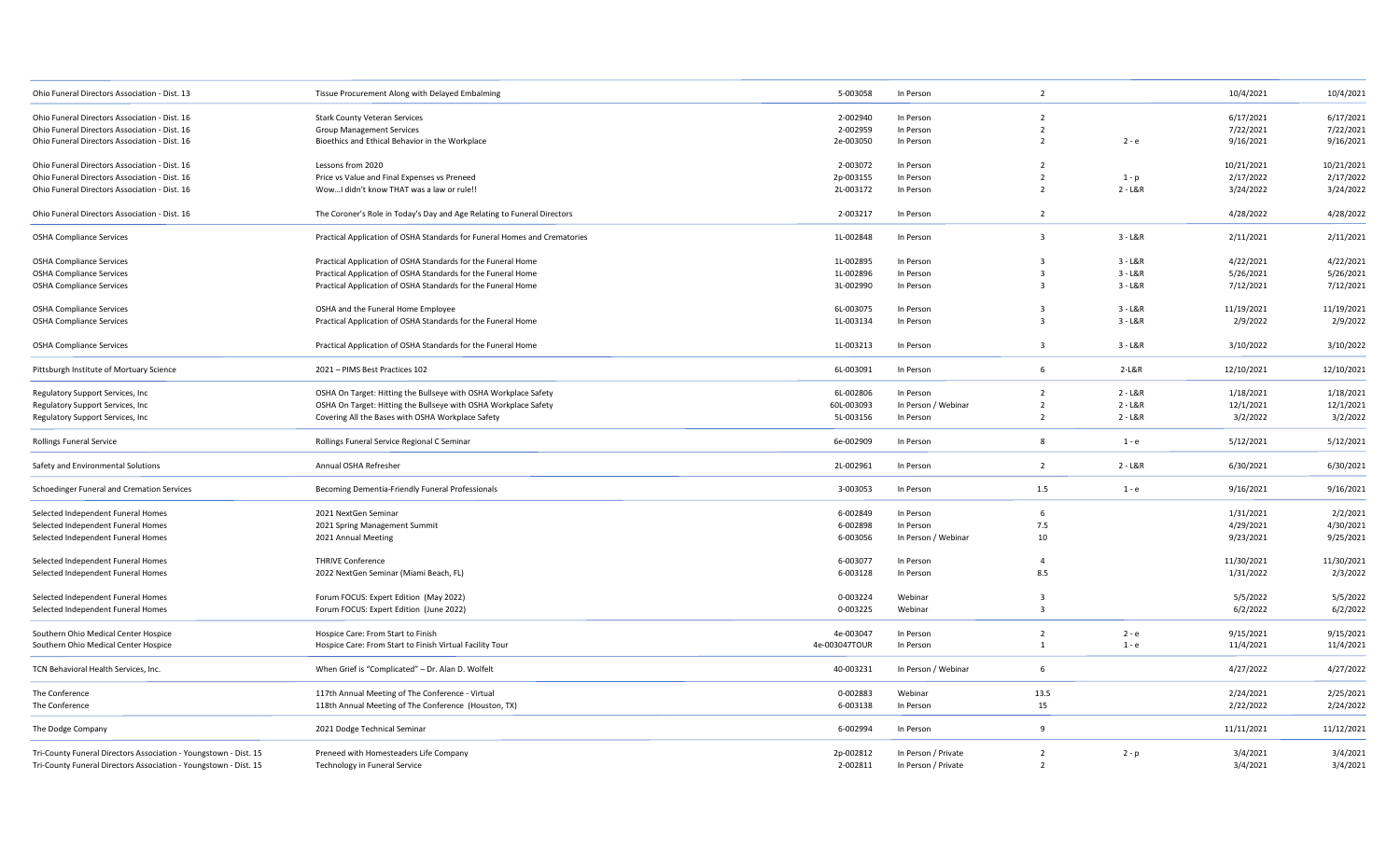| Tri-County Funeral Directors Association - Youngstown - Dist. 15 | Cremation Liability and Succession Planning                                | 2L-002904  | In Person | $\overline{2}$          | $2 - L&R$      | 4/1/2021  | 4/1/2021   |
|------------------------------------------------------------------|----------------------------------------------------------------------------|------------|-----------|-------------------------|----------------|-----------|------------|
| Tri-County Funeral Directors Association - Youngstown - Dist. 15 | <b>Ethics and Preneed</b>                                                  | 2ep-002903 | In Person | $\overline{2}$          | $1 - e, 1 - p$ | 4/1/2021  | 4/1/2021   |
| Tri-County Funeral Directors Association - Youngstown - Dist. 15 | Reaching Today's Market                                                    | 2-002938   | In Person |                         |                | 6/3/2021  | 6/3/2021   |
| Tri-County Funeral Directors Association - Yountstown - Dist. 15 | <b>Veteran Burial Benefits</b>                                             | 2-002939   | In Person | 2                       |                | 6/3/2021  | 6/3/2021   |
|                                                                  |                                                                            |            |           |                         |                |           |            |
| Tri-County Funeral Directors Association - Yountstown - Dist. 15 | Moisture: Too Little and Too Much                                          | 2-003011   | In Person | $\overline{2}$          |                | 8/5/2021  | 8/5/2021   |
| Tri-County Funeral Directors Association - Yountstown - Dist. 15 | Lifebanc Donor Program                                                     | 2-003136   | In Person | $\overline{2}$          |                | 3/3/2022  | 3/3/2022   |
| Tri-County Funeral Directors Association - Yountstown - Dist. 15 | 2020 Lessons                                                               | 2-003137   | In Person | $\overline{2}$          |                | 3/3/2022  | 3/3/2022   |
| Tri-County Funeral Directors Association - Yountstown - Dist. 15 | Clark Vault's Protecting Memories Program                                  | 2-003174   | In Person |                         |                | 4/7/2022  | 4/7/2022   |
| Tri-County Funeral Directors Association - Yountstown - Dist. 15 | Preneed by Matt Barr and Jim Schraven                                      | 2p-003175  | In Person | $\overline{1}$          | $1 - p$        | 4/7/2022  | 4/7/2022   |
| WebCE                                                            | Modern Funeral Home Management                                             | 0-002768   | Online    | $\overline{\mathbf{3}}$ |                | 1/1/2021  | 12/31/2022 |
|                                                                  | Public Speaking for Funeral Directors                                      | 0-002749   | Online    | $\overline{2}$          |                |           | 12/31/2022 |
| WebCE                                                            |                                                                            |            |           | $\overline{a}$          |                | 1/1/2021  |            |
| WebCE                                                            | Pre-Need Planning                                                          | 0p-002748  | Online    |                         | $4 - p$        | 1/1/2021  | 12/31/2022 |
| WebCE                                                            | OSHA Workplace Rights                                                      | OL-002747  | Online    | 1                       | $1 - L&R$      | 1/1/2021  | 12/31/2022 |
| WebCE                                                            | High Risk Direct Disposal: Lessons Learned from the Ebola Outbreak         | 0-002740   | Online    | $\overline{2}$          |                | 1/1/2021  | 12/31/2022 |
| WebCE                                                            | Understanding Social Security: Case Studies for Funeral Directors          | 0-002751   | Online    | $\overline{\mathbf{3}}$ |                | 1/1/2021  | 12/31/2022 |
| WebCE                                                            | Funeral Customs With Military Honors                                       | 0-002739   | Online    | $\overline{3}$          |                | 1/1/2021  | 12/31/2022 |
|                                                                  |                                                                            |            | Online    | $\overline{2}$          |                |           |            |
| WebCE                                                            | Top 5 Things They Didn't Teach in Mortuary School                          | 0-002750   |           | $\overline{2}$          |                | 1/1/2021  | 12/31/2022 |
| WebCE                                                            | OSHA Emergency Action Plans for Funeral Homes                              | OL-002745  | Online    |                         | $2 - L&R$      | 1/1/2021  | 12/31/2022 |
| WebCE                                                            | Final Expense Insurance                                                    | 0-002738   | Online    | $\overline{a}$          |                | 1/1/2021  | 12/31/2022 |
| WebCE                                                            | Working Ethically With Seniors                                             | 0e-002753  | Online    | $\overline{2}$          | 2 - e          | 1/1/2021  | 12/31/2022 |
| WebCE                                                            | OSHA Practice Standards for Funeral Professionals                          | OL-002746  | Online    | $\overline{\mathbf{3}}$ | $3 - L&R$      | 1/1/2021  | 12/31/2022 |
| WebCE                                                            | When Disaster Strikes: Mass Fatalities and Community Impact                | 0-002752   | Online    | $\overline{2}$          |                | 1/1/2021  | 12/31/2022 |
| WebCE                                                            | Cremation Prearrangement Conference Best Practices                         | 0-002729   | Online    | $\overline{2}$          |                | 1/1/2021  | 12/31/2022 |
| WebCE                                                            | <b>Cremation Best Practices</b>                                            | 0-002728   | Online    | $\overline{2}$          |                | 1/1/2021  | 12/31/2022 |
|                                                                  |                                                                            |            |           |                         |                |           |            |
| WebCE                                                            | Managing Grief: A Guide for the Funeral Professional                       | 0-002742   | Online    | $\overline{3}$          |                | 1/1/2021  | 12/31/2022 |
| WebCE                                                            | <b>Intercultural Burials</b>                                               | 0-002741   | Online    | $\overline{2}$          |                | 1/1/2021  | 12/31/2022 |
| WebCE                                                            | <b>Conflict Resolution for Funeral Directors</b>                           | 0-002724   | Online    | $\overline{2}$          |                | 1/1/2021  | 12/31/2022 |
| WebCE                                                            | Ethical Business Practices for Funeral Directors                           | 0e-002728  | Online    | $\overline{2}$          | $2 - e$        | 1/1/2021  | 12/31/2022 |
| WebCE                                                            | Death Care Trends That Are Changing Tradition                              | 0-002727   | Online    | $\overline{2}$          |                | 1/1/2021  | 12/31/2022 |
| WebCE                                                            | Ohio Rules and Regulations Regarding Crematory Operations                  | OL-002744  | Online    | $\overline{2}$          | $2 - L&R$      | 1/1/2021  | 12/31/2022 |
|                                                                  |                                                                            |            |           |                         |                |           |            |
| WebCE                                                            | Ohio Laws and Rules Regulating Funeral Directing, Embalming, and Cremation | OL-002743  | Online    | $\overline{2}$          | $2 - L&R$      | 1/1/2021  | 12/31/2022 |
| WebCE                                                            | <b>Bloodborne Pathogens</b>                                                | 0-002721   | Online    | $\overline{2}$          |                | 1/1/2021  | 12/31/2022 |
| WebCE                                                            | Funeral Personalization and Family Engagement                              | 0-002723   | Online    | $\overline{2}$          |                | 1/1/2021  | 12/31/2022 |
| WebCE                                                            | Communicating Effectively With Seniors                                     | 0-002722   | Online    | $\overline{2}$          |                | 1/1/2021  | 12/31/2022 |
| WebCE                                                            | Funeral Operations During a Pandemic                                       | 0-002020   | Online    | $\overline{3}$          |                | 5/19/2021 | 12/31/2021 |
| WebCE                                                            | Funeral Operations During a Pandemic                                       | 0-003092   | Online    | $\overline{3}$          |                | 1/1/2022  | 1/1/2022   |
|                                                                  |                                                                            |            |           |                         |                |           |            |
| WebCE                                                            | What Every Funeral Professional Should Know About Alkaline Hydrolysis      | 0-003171   | Online    | $\overline{2}$          |                | 3/16/2022 | 12/31/2022 |
| Western Pennsylvania Funeral Directors Association               | Call Etiquette for the Death Care Professional                             | 6e-003006  | In Person | $\overline{\mathbf{3}}$ | 3 - e          | 9/9/2021  | 9/9/2021   |
| Western Pennsylvania Funeral Directors Association               | Child Abuse Recognition and Reporting                                      | 6L-003007  | In Person | $\overline{2}$          | $2 - L&R$      | 9/9/2021  | 9/9/2021   |
| Western Pennsylvania Funeral Directors Association               | <b>Engaging and Motivating Employees</b>                                   | 6-003008   | In Person | $\overline{1}$          |                | 9/10/2021 | 9/10/2021  |
| Western Pennsylvania Funeral Directors Association               | Embalming is the Foundation of Funeral Service                             | 6-003009   | In Person | $\overline{2}$          |                | 9/10/2021 | 9/10/2021  |
| Western Pennsylvania Funeral Directors Association               | WPFDA 2022 Annual Convention                                               | 6L-003219  | In Person | 8                       | $2 - L&R$      | 6/21/2022 | 6/22/2022  |